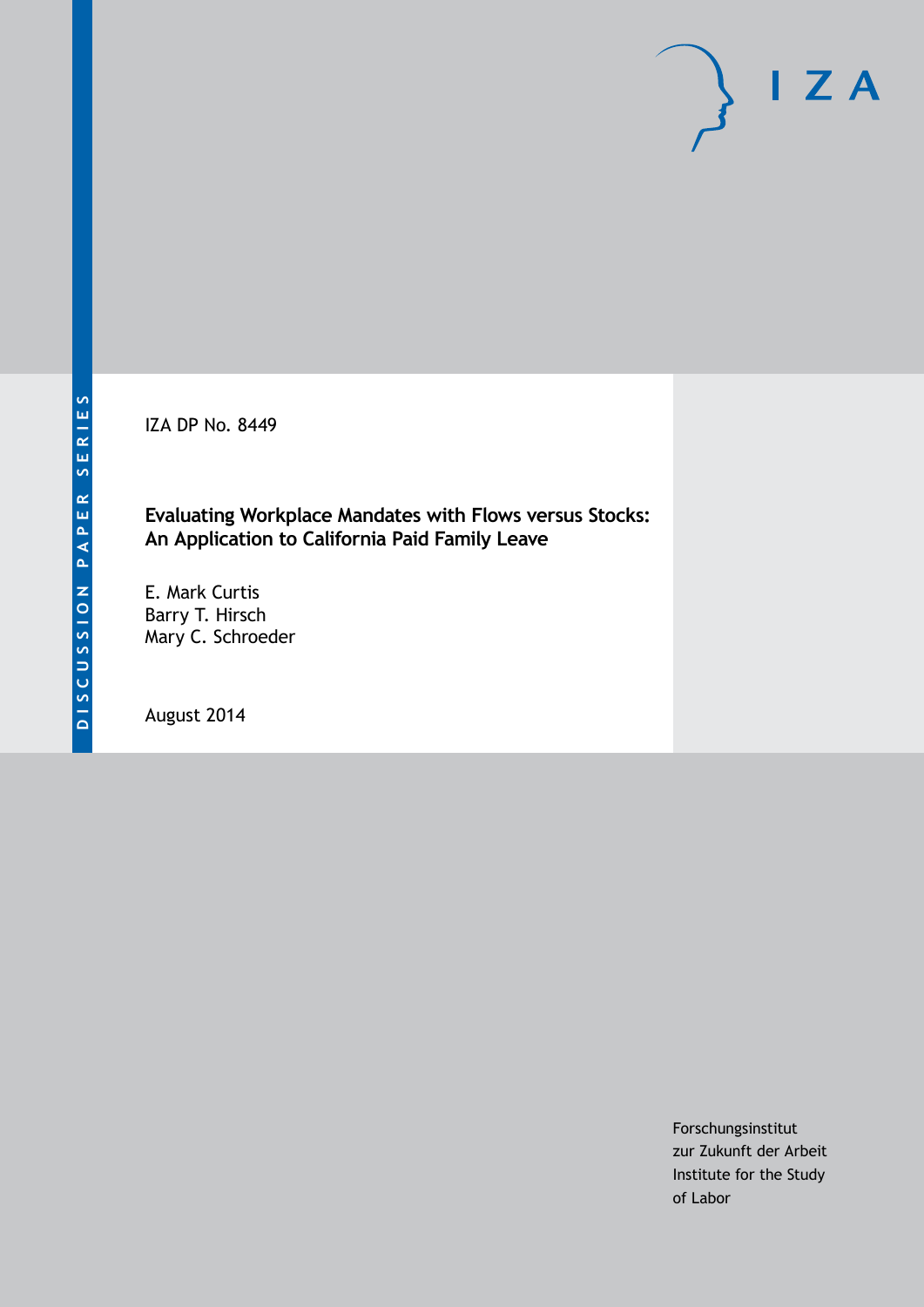# **Evaluating Workplace Mandates with Flows versus Stocks: An Application to California Paid Family Leave**

# **E. Mark Curtis**

*Wake Forest University*

## **Barry T. Hirsch**

*Georgia State University and IZA*

## **Mary C. Schroeder**

*University of Iowa*

Discussion Paper No. 8449 August 2014

IZA

P.O. Box 7240 53072 Bonn **Germany** 

Phone: +49-228-3894-0 Fax: +49-228-3894-180 E-mail: [iza@iza.org](mailto:iza@iza.org)

Any opinions expressed here are those of the author(s) and not those of IZA. Research published in this series may include views on policy, but the institute itself takes no institutional policy positions. The IZA research network is committed to the IZA Guiding Principles of Research Integrity.

The Institute for the Study of Labor (IZA) in Bonn is a local and virtual international research center and a place of communication between science, politics and business. IZA is an independent nonprofit organization supported by Deutsche Post Foundation. The center is associated with the University of Bonn and offers a stimulating research environment through its international network, workshops and conferences, data service, project support, research visits and doctoral program. IZA engages in (i) original and internationally competitive research in all fields of labor economics, (ii) development of policy concepts, and (iii) dissemination of research results and concepts to the interested public.

<span id="page-1-0"></span>IZA Discussion Papers often represent preliminary work and are circulated to encourage discussion. Citation of such a paper should account for its provisional character. A revised version may be available directly from the author.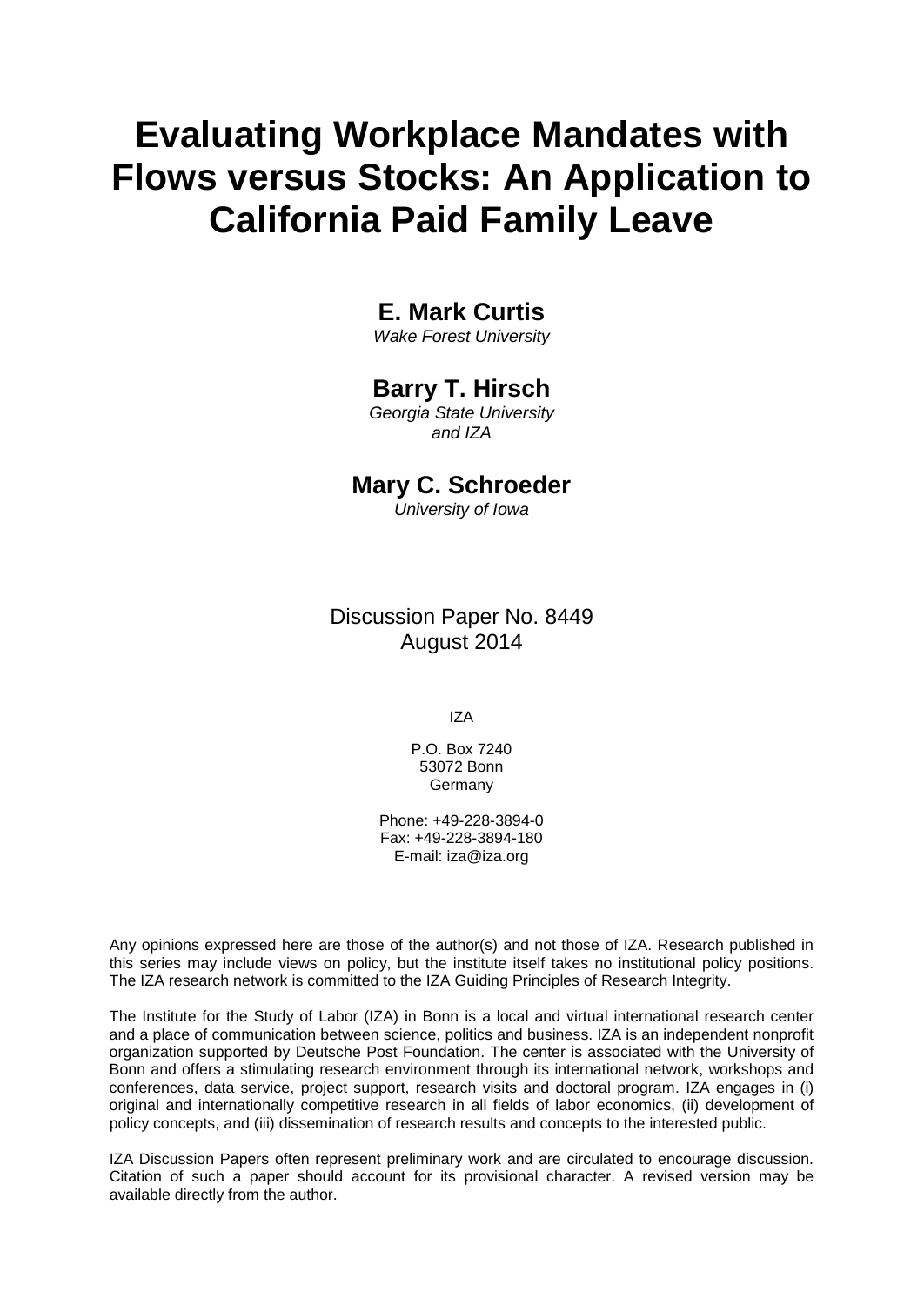IZA Discussion Paper No. 8449 August 2014

# **ABSTRACT**

# **Evaluating Workplace Mandates with Flows versus Stocks: An Application to California Paid Family Leave[\\*](#page-1-0)**

Employer mandates and other labor demand/supply shocks typically have small effects on wages and employment. These effects should be more discernible using data on employment transitions and wages among new hires rather than incumbents. The Quarterly Workforce Indicators (QWI) dataset provides county by quarter by demographic group data on the number and earnings of new hires, separations, and recalls (i.e., extended leaves). We use the QWI to examine the labor market effects of California's paid family leave (CPFL) policy. Implemented in July 2004, it was the first such policy mandated in the U.S. The analysis compares outcomes for young women in California to those for other workers in California and to workers throughout the U.S. Relative earnings for young female new hires were largely unaffected by CPFL. We find strong evidence that separations (of at least three months) and hiring of young women increased substantively. Many young women who separated later returned to the same firm. CPFL appears to have led not only to increased time with children, but also to a decline in job lock, enhanced mobility, and increased worker flows following universal paid family leave.

JEL Classification: J32, J38

Keywords: policy evaluation, paid family leave, new hires, wages, employment, turnover

Corresponding author:

Barry T. Hirsch Department of Economics Andrew Young School of Policy Studies Georgia State University Atlanta, GA 30302-3992 USA E-mail: [bhirsch@gsu.edu](mailto:bhirsch@gsu.edu)

We appreciate assistance from Damon Nelson in the Program, Data, and Research Unit of California's Employment Development Department for help in better understanding details of the CPFL program, the Cornell Social Science Gateway for use of computing resources under NSF grant #1042181, and helpful comments from Spencer Banzhaf, Ian Schmutte, and participants in seminars at Georgia State University, the 12th IZA/SOLE Transatlantic Meeting of Labor Economists, the Southern Economic Association, and the Society of Labor Economists Meetings.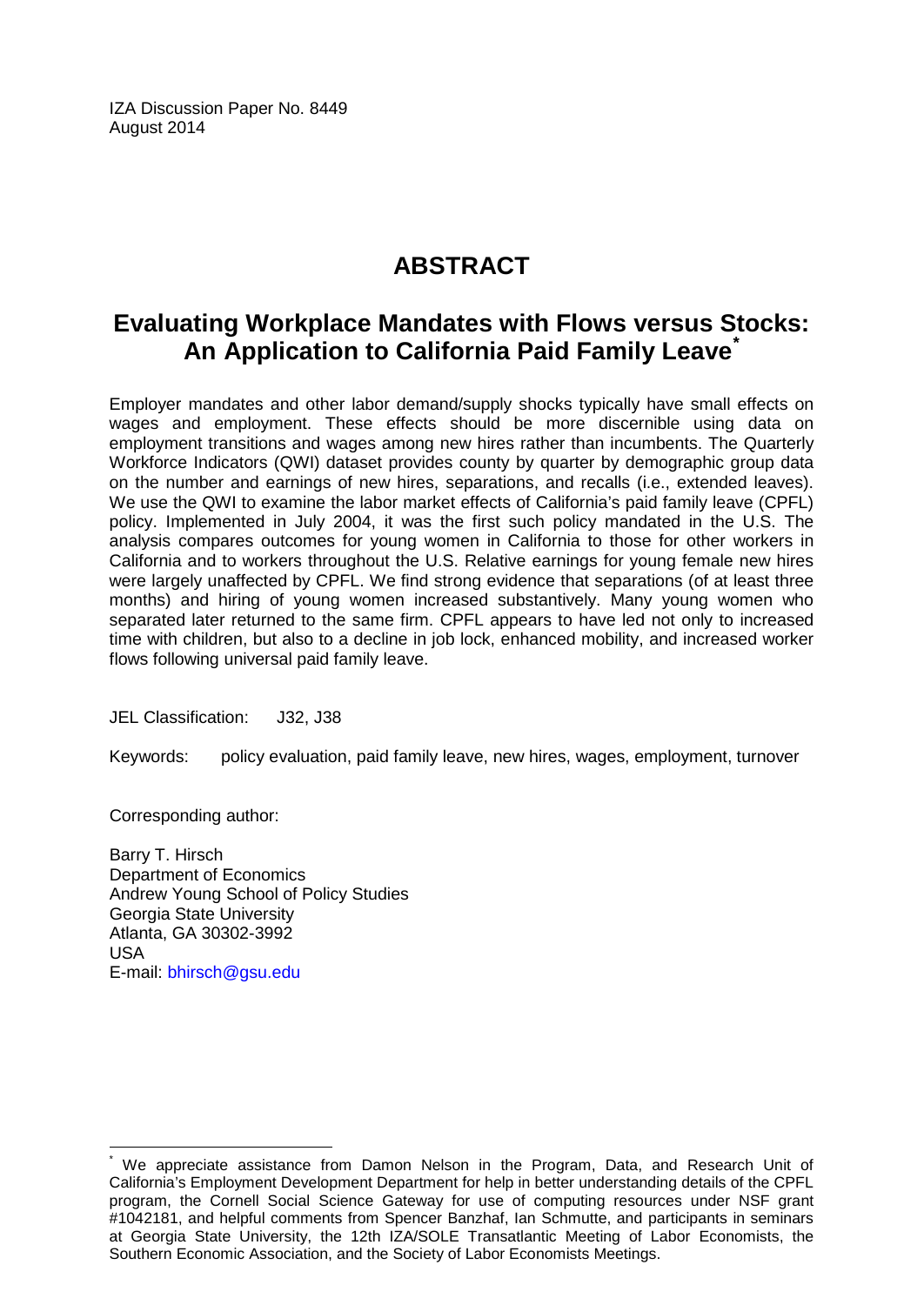#### **1. Introduction**

 $\overline{a}$ 

There has been considerable attention given recently to the need for "family-friendly" workplace policies.<sup>1</sup> Analysis of employer mandates, be they family leave, workplace safety, health coverage requirements, or the like, depends crucially on reliable estimates of changes in workplace wages, employment, and other outcomes. The costs of mandates are expected to be borne by employers and employees, with the incidence determined by relative labor demand and supply elasticities and workers' valuation of the benefits. A special case is one in which a workforce values the benefits dollar-for-dollar and the full costs are shifted to workers according to their benefit valuation. Under these circumstances, there need not be a distortion in employment or a deadweight welfare loss (Summers 1989, Gruber 1994). Because mandates typically impact some groups of workers more than others, are implemented in some settings (e.g., states, countries) but not others, and are adopted at different times, evaluation studies often use difference-in-differences or triple-difference estimators to identify the treatment effects of such policies (e.g., Ruhm 1998; Baum 2003).

This paper examines wage and employment transitions following implementation of California's Paid Family Leave (CPFL) insurance program in July 2004, the first mandated paid family leave program in the U.S. The theoretical underpinnings and statistical methods used in our analysis are similar to those used in prior studies examining workplace mandates, with one notable difference. Rather than focusing on changes in wages and employment among the stock of incumbent employees, we examine wage offers among new hires and employment flows, the latter including the number of new hires, permanent separations, and extended leaves with return to work. Specifically, we examine changes in these outcomes following enactment of CPFL among young women in California relative to young men and older women within the state, and relative to young women and other workers elsewhere in the country. Data from the Quarterly Workforce Indicators (QWI) (Abowd et al. 2009) are used to measure the earnings and employment of "stable" new hires, and provide information on separations and extended leaves, all by quarter, county, age, and sex.<sup>2</sup>

Why the focus on new hires and other labor market flows? A limitation of existing studies is that wage and employment effects resulting from workplace mandates develop gradually over time. We should not expect employers to instantly move to a new equilibrium employment level and/or rapidly

<sup>&</sup>lt;sup>1</sup> For example, in June 2014 there was a White House Summit on Working Families and the President wrote an oped on family friendly policies (Obama 2014).

<sup>2</sup> Previous analyses on mandates typically measure changes in wage and employment levels (stocks) by state and demographic group using the Current Population Survey (CPS) data (e.g., see Card (1992) on minimum wages and Gruber (1994) on health insurance pregnancy coverage). Recent papers by Rossin-Slater et al. (2013), Byker (2014), Baum and Ruhm (2013), and Das and Polachek (2014) use alternative data sets to examine various effects of California's paid family leave. The focus of these papers differs substantially from our work, as discussed below.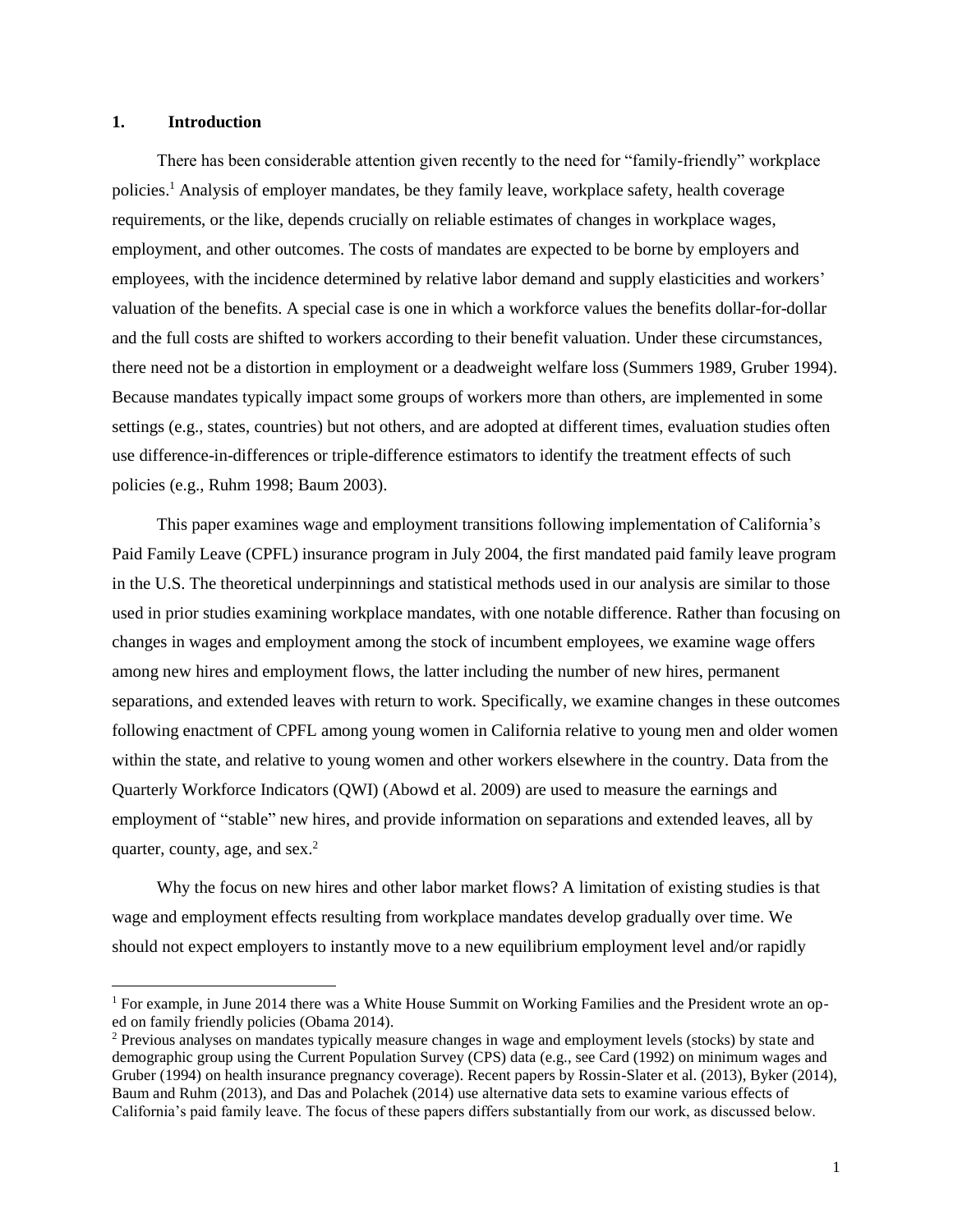change the demographic composition of their workforce following a mandate, nor do we expect to see substantive wage adjustments for an existing workforce. Although little short-run impact on incumbent employees (the intensive margin) is expected, the effects of the policy should be quickly observed among new hires (the extensive margin) and other employment flows. As explained subsequently, we expect to see small wage decreases among young women (the treated group) relative to other (untreated) workers, while relative employment for young women could decrease, remain constant, or increase, depending on the valuation of benefits and degree of cost shifting. To understand how universal paid leave affects market behavior, we need to examine not just hiring and earnings, but also changes in separations, recalls (extended leaves), and the demographic composition of employment.

Although our focus is on paid family leave, the implications are broader, applying to any event, behavior, or policy that shifts labor market demand or supply. Even were a workplace mandate to have a substantial impact, we suggest that it is difficult to estimate the impact by measuring changes in employment levels and average wages, both heavily weighted by incumbents. A focus on new hire earnings and composition, along with employment flows, should allow researchers to detect the effects of workplace policies shortly following their implementation.<sup>3</sup>

#### **2. Overview of California paid family leave policy**

 $\overline{a}$ 

*Overview/coverage.* California's Paid Family Leave (CPFL) policy was enacted August 30, 2002 and took effect July 1, 2004. Prior to the 2004 implementation of CPFL, women had access to paid disability leave during pregnancy and shortly after birth. To understand the marginal effect of California's paid family leave program, one must recognize how it interacts with pre-existing programs and how multiple policies are used in order to receive leave that is both job protected and paid. As described below, CPFL has been typically used to extend paid leave among mothers by six weeks.

CPFL is administered by the California Employment Development Department (EDD), which also administers the State Disability Insurance (SDI) program (begun in 1977). SDI and CPFL are jointly financed by a mandatory payroll tax on employees, with no tax on employers. Both programs provide partial wage replacement. Coverage among private sector employees is nearly universal. Employees are required to participate if their employer has more than one employee and has paid an employee at least \$100 in any quarter during a 12 month reference period. Self-employed and state/local workers are not automatically enrolled, although some can elect coverage. No proof of citizenship is required.

*Payroll tax financing*. The SDI/CPFL employee tax rate and cap on total contributions have varied

<sup>3</sup> Recent papers by Dube et al. (2013) and Gittings and Schmutte (2013) use the QWI to examine the effect of minimum wages on employment flows (separations and hires).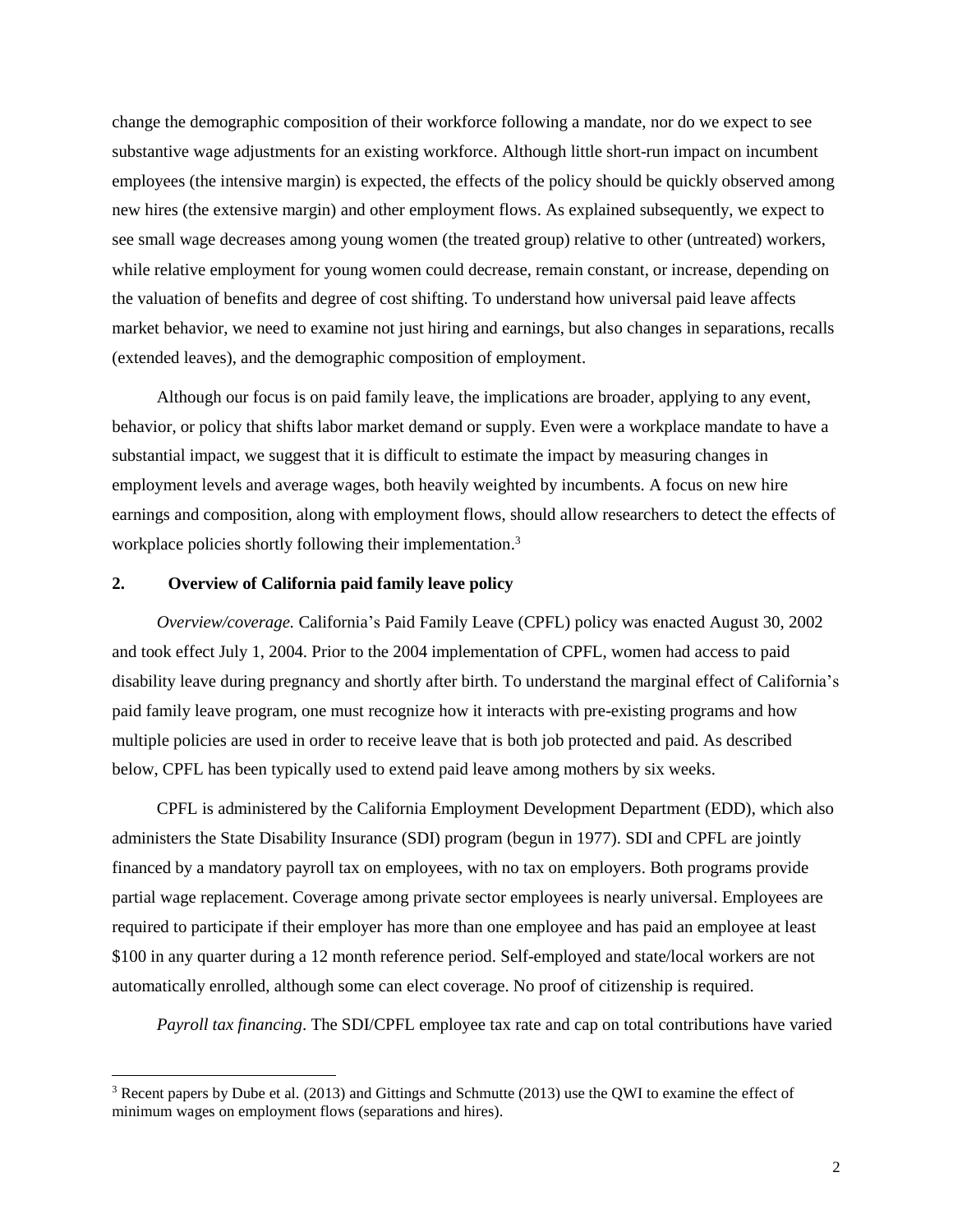substantially across years to maintain funds to pay current benefits. As seen in Table 1, the payroll tax rate varied from 0.6% to 1.2% between 2003 and 2011, while the cap on payments varied from a low of \$500 in 2007 to \$1,120 in 2011.<sup>4</sup> In 2011, the 1.2% employee SDI/CPFL contribution rate combined with a taxable wage ceiling of \$93,316 to produce a maximum annual contribution of \$1,120. The taxable wage base is adjusted, typically annually, to reflect state wage growth.

*SDI wage base and benefit calculation*. SDI provides partial wage replacement, with benefits equal to 55% of workers' wages up to a cap. The newer CPFL program uses the same benefit formula as does SDI. Workers unable to work due to a non-work-related illness or injury, including pregnancy, may be eligible for SDI benefits. The SDI benefit period is four weeks before the due date and six weeks postpartum for normal pregnancies, but up to eight weeks in the case of Caesarian births or other difficulties (the latter requiring doctor certification). The benefit amount is calculated using a wage base equal to the highest paid quarter during the 12 month reference period 5 to 17 months before the SDI disability claim (eligibility requires at least \$300 in earnings during the 12 month reference period). Average SDI pregnancy claim benefits in FY 2011 were \$398 per week, lasting on average 10.7 weeks (including time before and after birth). The 2011 benefits ranged from a floor of \$50 to a ceiling of \$987 per week. Because of SDI, women had access to paid maternity leave decades before CPFL was enacted.

*CPFL description*. CPFL was created for mothers (or fathers) to bond with their newborns, although it also provided benefits to workers to care for a seriously ill child, spouse, domestic partner, or for a newly adopted child or recently placed foster child.<sup>5</sup> Although California was the first state to provide paid family leave, two others have followed with similarly structured programs. <sup>6</sup> CPFL funds are administered jointly with SDI, employees covered by SDI also being eligible for CPFL benefits. Following receipt of six to eight postpartum weeks under SDI, a new mother is then eligible for up to six additional weeks of paid family leave using the same wage base and benefit formula described above for SDI. In FY 2011, the average CPFL payout was \$488 a week for 5.3 weeks. Approximately two-thirds of women receiving SDI pregnancy benefits transition to CPFL benefits.

<sup>4</sup> In 2003, prior to CPFL, the payment cap was \$512. This was increased to \$812 in 2004. The cap fell to as low as \$500 in 2007 and then rose sharply following the recession, to a high of \$1,120 in 2011. Some but not all the data shown in Table 1 are available after 2011.

 $<sup>5</sup>$  In FY 2011, 87.3% of CPFL claims were for care of newborns. Effective July 1, 2014, the CPFL temporary</sup> disability program was expanded to include time off to care for a seriously ill grandparent, grandchild, sibling, or parent-in-law.

<sup>6</sup> New Jersey passed PFL in May 2008, began collecting taxes in January 2009, and began disbursements in July 2009. Rhode Island's Temporary Caregiver Insurance (TCI) Law, which began January 2014, provides four weeks of paid leave (with job protection) for bonding with a new child or for family or household member with a serious health condition. Washington passed a PFL bill in May 2007, planning to begin payouts in October 2009 and subsequently postponed to October 2012 and then October 2015. In 2013, legislation was passed that delays implementation until the legislature approves funding and program implantation (unlike the other three states, this program was to be funded through the state budget rather than employee payroll taxes).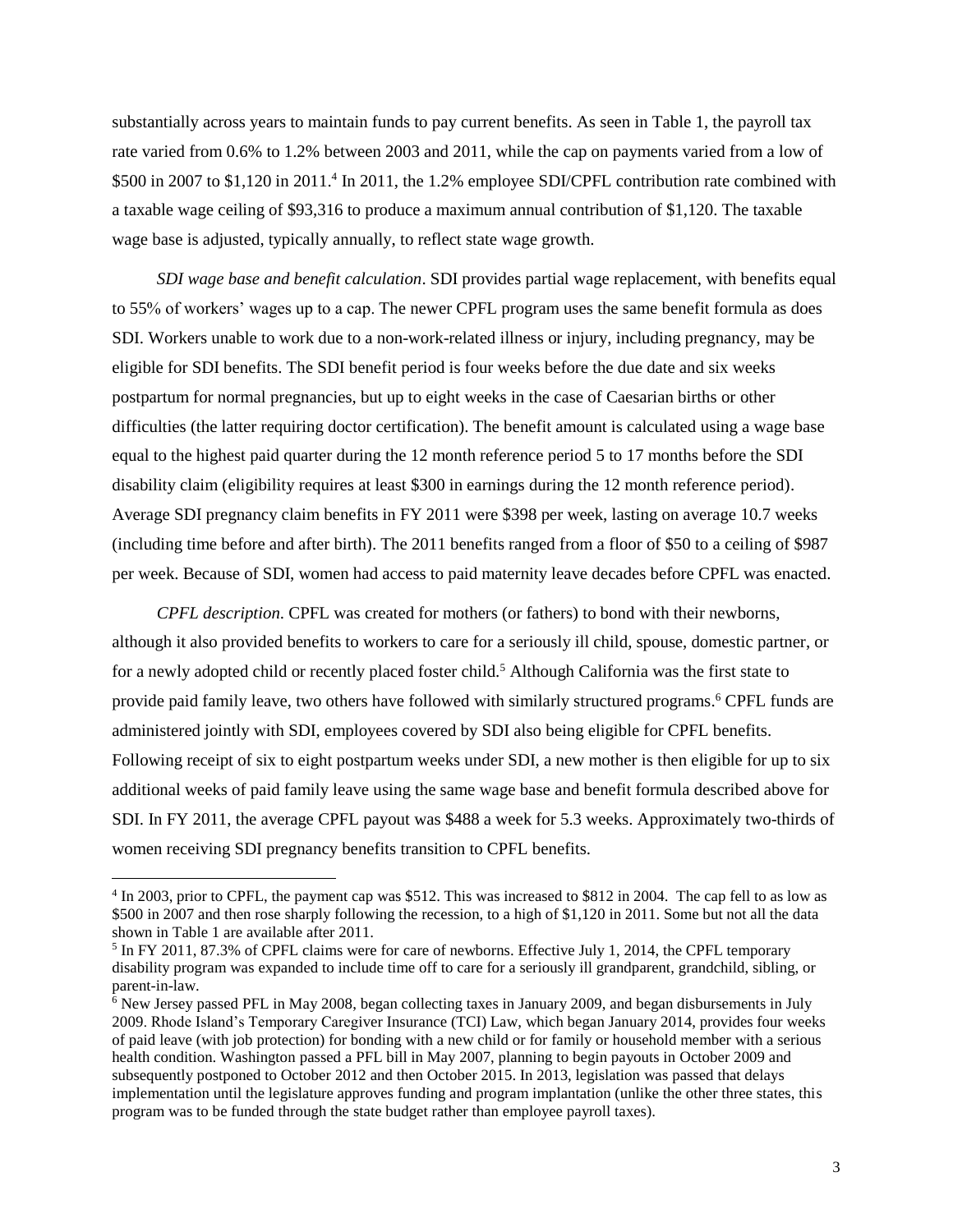*Job protection vs. paid leave.* Although providing partial pay replacement, neither SDI nor CPFL provides job protection. Job protection is in turn provided by state and federal laws guaranteeing unpaid leave.<sup>7</sup> A combination of SDI, CPFL, other state programs, and the federal FMLA provides workers with a "package" of protected leave with partial wage replacement. And of course some employers may choose to provide paid maternity leave independent of any legal requirements.<sup>8</sup> The most generous mandated package includes up to 28 weeks of job protection (up to 16 weeks of pregnancy disability covered by the state PDL concurrent with FMLA, plus 12 weeks protection from the CFRA postpartum) and 16-18 weeks of partial wage replacement (4 weeks pregnancy and 6-8 weeks postpartum under SDI, plus 6 weeks from CPFL).<sup>9</sup> Although difficult to summarize, Figure 1 shows what is typically the maximum use of wage replacement (top half of figure) and job protection (bottom half) before and after child birth.

Although both SDI and CPFL are available to covered employees, a substantial number claim benefits from only one of the programs. Receipt of CPFL but not SDI benefits may result from household financial constraints or company-provided time off during pregnancy and/or after birth. Among those who receive SDI pregnancy benefits, many do not elect to receive further benefits under CPFL once the SDI benefits are exhausted. In 2011, 65.5% of beneficiaries receiving SDI transitioned to CPFL. The decision not to claim CPFL payments can occur for several reasons. Some women may prefer to return to work or feel a financial need to receive full rather than partial pay. This should occur disproportionately in low income households that cannot easily bear the reduced income, among highly paid workers whose CPFL benefits are well below 55% of their usual pay due to the benefits cap, and among workers for whom promotion and earnings growth is dependent on a timely return to work. In addition, workers in small companies (fewer than fifty employees) are not covered by the FMLA's job protection provision and may

<sup>7</sup> The 1978 amendments to California's State Fair Employment Practices Act addresses pregnancy discrimination and offers up to four months unpaid, job-protected leave for pregnancy-related disabilities. Pregnancy disability leave (PDL) specifically stipulates that the pregnancy must be a disability and cause the mother to be unable to work (either full or part time). A doctor's note is required and the duration of the leave is up to the doctor. No benefits are paid and the period of leave ends with the birth of the child. Unpaid leave to care for a child following birth is covered by the California Family Rights Act (CFRA), which went into effect in 1992 and provides 12 weeks of unpaid, job-protected leave for private sector employees who have worked the previous 12 months for at least 1,250 hours. Establishments with fewer than 50 employees within a 75 mile radius of the worksite are exempt. The Family and Medical Leave Act (FMLA) was signed into federal law a year later with similar provisions and exclusions. Unlike CFRA however, FMLA can be taken both during pregnancy and after the child's birth.

<sup>8</sup> BLS National Compensation Survey (NCS) data from the BLS shows that the overall coverage of paid family leave in the U.S. private sector was 11% in 2012, compared to just 2% in 1992-93 (the latter figure is exclusively for maternity leave), with higher coverage for full-time workers and those in large establishments (Van Giezen 2013). For earlier estimates of paid maternity leave compiled from CPS supplements, see Klerman and Leibowitz (1994). Byker (2014) provides a nice discussion, coupled with nation-wide evidence on paid leave compiled from several years of data from the Survey of Income and Program Participation (SIPP).

 $\frac{3}{9}$  There are additional restrictions for how benefits can be utilized. For example, under some circumstances, the FMLA must be used concurrently during the PDL protected disability.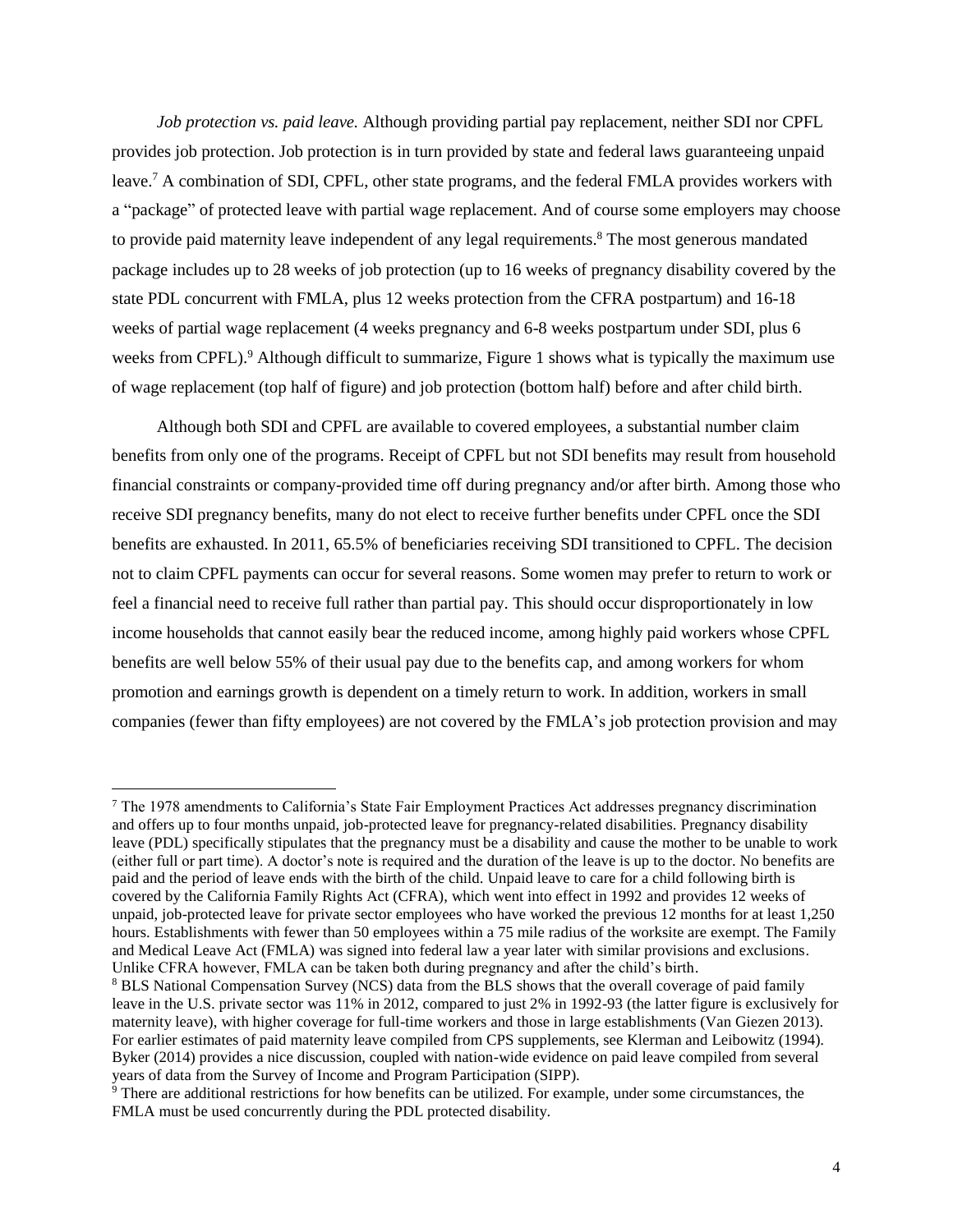risk loss of their job with a lengthy maternity leave. Even absent risk of job loss, a new mother may choose to return to her job at a small company if her employer is highly dependent on her contribution.

In short, the principal effect of California's 2004 Paid Family Leave program has been to extend the availability of paid maternity leave by six weeks. Although this is a substantive expansion of benefits, the policy did not involve a shift from no mandated paid leave to its current level. Given the incremental nature of the program, identifying CPFL's impact using standard data and methods (i.e., measuring changes in wage and employment levels) is likely to prove difficult. Focusing instead on new hire wages and employment flows should enhance the chances of an informative analysis.

### **3. Previous empirical analyses of California paid family leave and the labor market**

We are aware of five studies (one published) that use household data to analyze various effects of CPFL on labor market outcomes. <sup>10</sup> Espinola-Arrendondo and Mondal (2010) examine CPFL employment effects using the March 2001-2007 Current Population Survey (CPS). They compare female employment changes in California following CPFL relative to changes for women in other states with and without expanded FMLA provisions. Using numerous combinations of treatment and comparison groups, the authors conclude that all their treatment estimates are "both economically and statistically insignificant." One possibility is that the effects of CPFL are close to zero. But another is that CPFL effects are likely to first show up in data on new hires and not incumbent employees. Because of the relatively small sample sizes of treated employees in the CPS and the time required for wage and employment effects to be reflected across the labor force, one would need to measure labor market outcomes using data many years beyond implementation of the policy. Such an approach risks contamination from other factors affecting labor outcomes.

The published paper by Rossin-Slater et al. (2013) has as its focus the effect of CPFL on time off from work among young mothers with children. Their principal data source is the March CPS. Although the authors faced difficulties in identifying those who are and are not treated by CPFL (time of a child's birth cannot be precisely measured), they provide convincing evidence that CPFL increased time off from

 $10$  There is a far larger literature examining the effects of paid family leave outside the U.S., some of it focused on women's labor supply and some on health, education and other outcomes for mothers and children. Papers by Baker and Milligan (2008, 2010) and Baker et al. (2008) use Canadian data and focus on mothers' employment and early child development outcomes. Effects on child well-being are generally small. Using German data, Dustmann and Schönberg (2012) focus on child outcomes, while Schönberg and Ludsteck (2014) examine mothers' labor market outcomes. Using changes in laws governing parental leave in Austria, Lalive and Zweimüller (2009) examine the effect of leave extensions on fertility and return to work, while Lalive et al (2014) focus on mothers' work careers and differentiate the effects from benefits versus those from job protection. Dahl et al (2013) provide a critical assessment of recent expansions in the length of paid maternity leave in Norway, concluding that the expansion increased the length of leave but was costly and regressive, while having minimal effects on a range of labor market and child outcomes. Carneiro et al. (2011) provide a more positive assessment of the Norwegian system's long run impact on children's subsequent education and earnings, although they do not compare benefits to costs.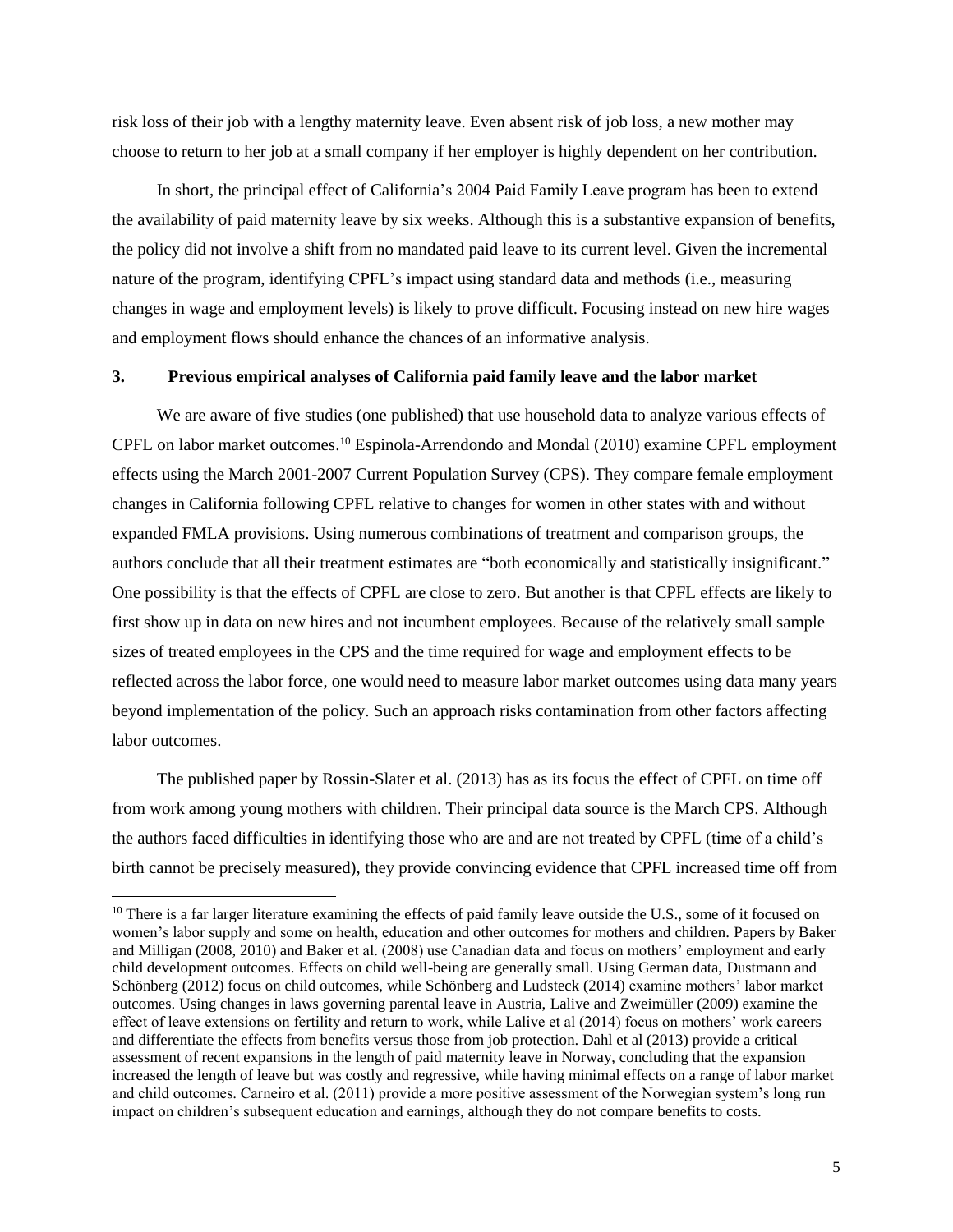work among mothers of young children. Although not the principal focus of their paper, the authors also provide estimates of earnings and employment effects of CPFL. They conclude that there were no changes in employment following CPFL, but that there appeared to be an increase in work hours (hours last week and in the prior year), conditional on employment. The authors note that future study is needed.

Byker (2014) examines the effects of paid family leave in California and New Jersey on women's labor force interruptions following birth of a child, using monthly longitudinal data from the Survey of Income and Program Participation (SIPP). Data from the two treatment states are used jointly, New York, Florida, and Texas form the comparison group states. She finds little effect from paid family leave on job attachment among college-educated mothers, those most likely to have access to employer-provided paid leave absent a legal mandate. For mothers with less than a college degree, she concludes that paid leave reduces exits lasting less than six months, while having little effect on exits longer than six months.<sup>11</sup>

Baum and Ruhm (2013) use the National Longitudinal Survey of Youth (NLSY97) to examine CPFL effects on use of leave surrounding child birth and subsequent labor market outcomes. They conclude that an average mother's use of leave increased by about 2.4 weeks, typically at about the time that disability benefits were exhausted. Fathers took a short amount of time off immediately following birth. Baum and Ruhm find increased work probabilities for mothers nine to twelve months after birth and increased weeks and hours worked (and possibly wage increases) in the child's second year of life.

Das and Polachek (2014) use CPS data aggregated to the state level and use difference-indifference techniques to identify CPFL effects on labor force participation (LFP) and unemployment among young women in California. They conclude that CPFL increases LFP among young women, but also increased their unemployment and unemployment duration. Similar tests based on placebo laws were generally insignificant, strengthening the authors' confidence that their results are robust and causal.

Although the focus and approaches by these authors are quite different, Baum and Ruhm (2013), Das and Polachek (2014), and (to a lesser extent) Byker (2014) each conclude that CPFL increased labor force attachment among young women. Their results can be interpreted as broadly consistent with the evidence we present on job flows. We find that CPFL is associated with higher separations among young women, but that it also leads to increases in new hires and rates of recall (return to the same employer following time off a payroll for at least three months). One interpretation of such evidence is that universal paid family leave increased the mobility of young women (i.e., reduced job lock) and led to efficiency-enhancing resorting in the labor market.

<sup>&</sup>lt;sup>11</sup> Using public-use SIPP files, Byker observes flows into and out of employment, but does not know if employment is with the same employer. She states that she plans to access confidential SIPP files matched to administrative records, thus allowing her to measure employment and earnings histories with the same employers.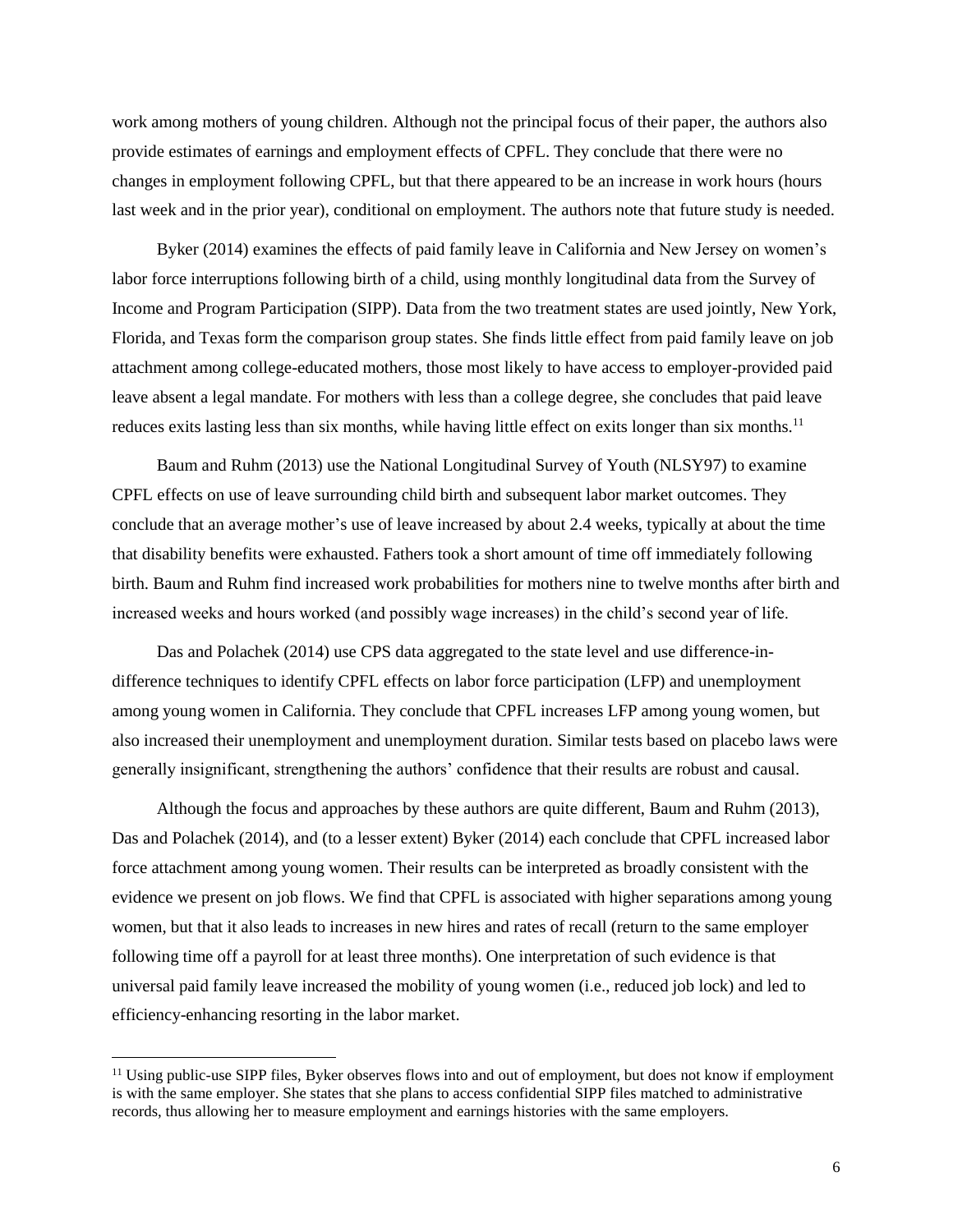#### **4. The expected effects of the CPFL mandate on wages, employment, and turnover**

The costs of CPFL are nominally borne by employees through a payroll tax. The costs are attached to all employees, but with lower average costs per hour and zero marginal cost among those with earnings above the tax threshold (about \$93 thousand in 2011, an amount unlikely to be exceeded by many young workers). The payroll tax costs from CPFL are independent of whether a worker is likely to use and/or values paid family leave. Because the payroll tax is levied at nearly all California establishments, labor supply is inelastic and thus cannot readily be shifted to employers (and/or consumers) in those product markets where output prices are determined nationally or internationally.

Apart from the payroll costs paid by workers, employers face "disruption costs" resulting from time off the job among employees. Leave taking reduces output and/or requires added hiring. Increased uncertainty as to whether and when a worker will return also adds cost. Such uncertainty existed prior to CPFL, but six weeks of additional leave could increase the uncertainty.

The expected general equilibrium wage and employment effects resulting from CPFL can be evaluated using the demand and supply "tax incidence" approach (Summers 1989). Effectively, any costs can be thought of as placing a "tax wedge" between labor demand (and the gross wage to which employers respond) and labor supply (and the net wage to which workers respond). To the extent that market level labor supply is more inelastic than labor demand, more costs are shifted to employees. The statutory payroll cost facing employees from CPFL shifts labor supply upward for all workers. The valuation of such benefits by young women (or others) then shifts their labor supply outward. "Disruption" costs facing employers cause a downward shift in demand for young women.

The demand and supply shifts described above are shown in Figure 2, separately for young women (the treated group) and for other (non-treated) workers, with the assumption that the two groups of workers are imperfect substitutes (modified subsequently).<sup>12</sup> The non-treated "other workers" have an unambiguous increase in wages (pre-tax) and decrease in employment due to their upward shift in supply due to the payroll tax. For young women, wages unambiguously decline as long the valuation of leave exceeds their payroll costs (i.e., if  $S_2$  is to the right of  $S_1$ ). A decrease in demand due to disruption costs (shift  $D_1$  to  $D_2$ ) would further reduce wages among young women. Employment can rise or fall from the pre-mandate level, depending on the size of the supply increase and demand decrease. In short, in the case

<sup>&</sup>lt;sup>12</sup> Throughout the paper we use the term "young women" and "treated" synonymously. That said, the proportion of paid family leave taking for bonding with children by women has fallen from over 80 percent female during the early years used in our analysis to about 70 percent currently (see Table 1). We do not have data on how duration of PFL differs among male and female recipients, although evidence in Baum and Ruhm (2013) indicates that father's leave time is brief and immediately follows a child's birth.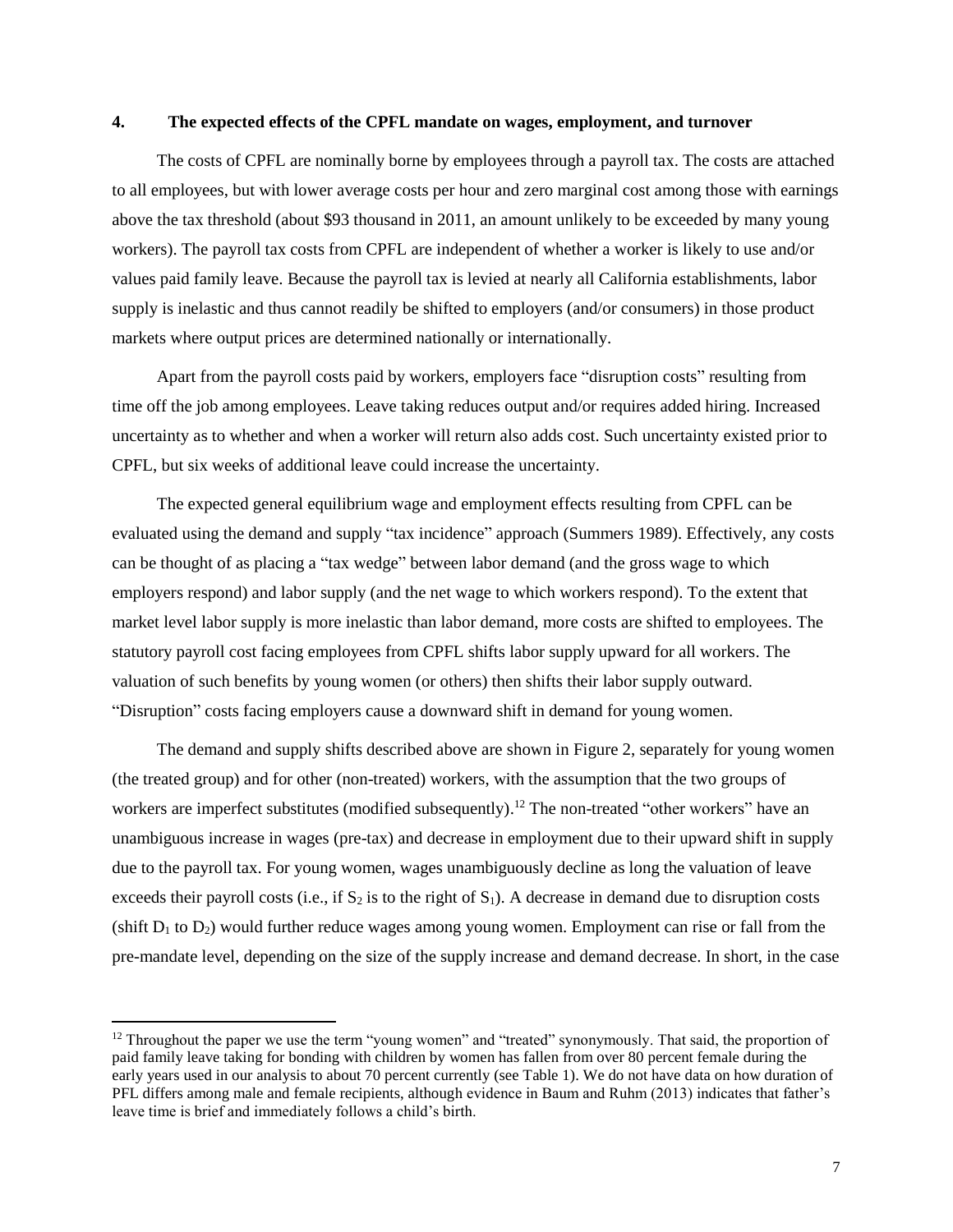where young women and other workers are imperfect substitutes, wages for young women unambiguously decrease relative to other workers, while relative employment may increase or decrease.

It is important to note that the effects of the CPFL mandate are not independent of how financing is structured. CPFL benefits are paid through a state agency funded by a mandatory payroll tax. Alternatively, imagine a program that mandates employers to directly provide and fund paid leave for their employees, or a program in which paid leave is funded by a state payroll tax whose rate is fully experience rated. In these two alternative scenarios, the cost to a business would differ according to the frequency of use. All else the same, employers would prefer to hire workers least likely to use paid leave, producing employment and wage differentials due to demand shifts for worker groups with different expected use of leave. CPFL, however, has a financing cost *that is independent of use* at the firm level, given that payroll taxes are not experience rated. <sup>13</sup> Ignoring scheduling and productivity (disruption) costs that may accompany longer leaves, employers then have no economic incentive to select employees who are less or more likely to collect paid leave from the state fund.

Given the funding mechanism and absent disruption costs, CPFL affects employers' choice of employee mix only to the extent that it produces changes in *relative market wages*. As seen in Figure 2, labor supply shifts inward for all workers due to the payroll tax costs, while shifting outward for workers based on their valuation of CPFL benefits. The resulting shift in aggregate labor supply is indeterminate. We subsequently show that even with full shifting of CPFL payroll tax costs to young women, the level of the tax is sufficiently small such that its effect on relative wages is minimal. Substantive negative wage effects for young women would require sizable disruption costs (the decrease from  $D_1$  to  $D_2$ ) and a high valuation of paid leave benefits (the decrease from  $S_1'$  to  $S_2$ ) supply increase).

If there existed a unified labor market in which young women and other workers were perfect substitutes, there could be no wage difference between equally productive young women and other workers.<sup>14</sup> No shifting of payroll costs to young women relative to other workers would be possible. Were we to observe a relative wage decrease for young women in such a market, it is most likely due to a downward shift in labor demand from disruption costs attached to family leave. This special case in which young women and other workers are perfect substitutes, with PFL payroll taxes independent of firms' use of leave, helps inform expectations about real-world labor markets where young women compete with other workers in many, but far from all, markets. In the unified market case aggregate labor supply may increase or decrease depending on whether the outward supply shift from valuation of family

<sup>&</sup>lt;sup>13</sup> This is in contrast to unemployment insurance and employer-based private health insurance plans, each of which is at least partially experience rated.

 $14$  In contrast to the separate demand and supply diagrams shown in Figure 1, a unified market would have a single aggregate labor supply curve that is the horizontal sum of supply among young women and other worker groups.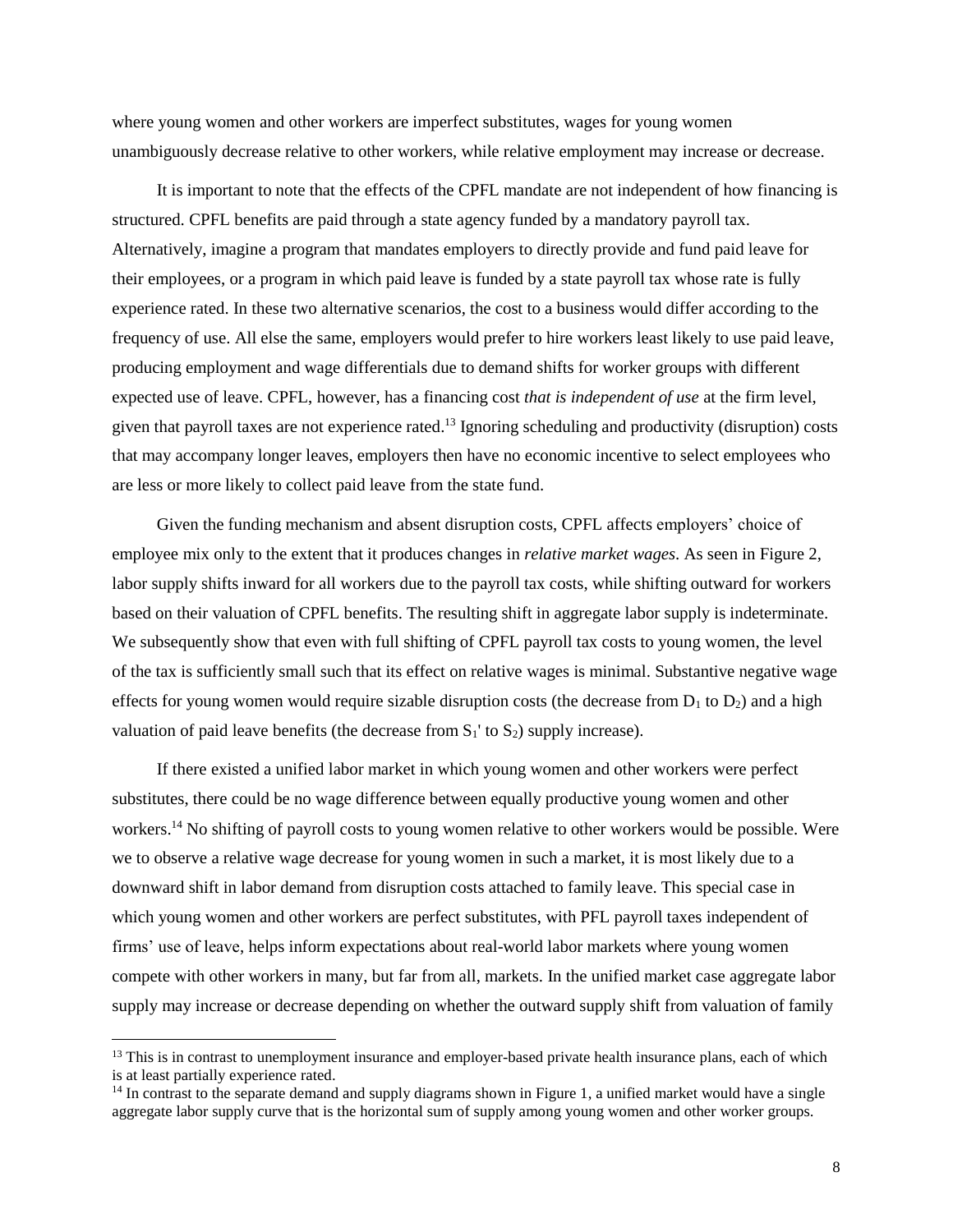leave is greater or less than the inward shift due to payroll taxes. The market wage for all workers may increase or decrease, but there should be no change in *relative* wages absent disruption costs. With a unified labor market and no disruption costs, employment for men and older women should decrease slightly due to the aggregate supply shift from the payroll tax (this assumes they place little value on paid leave). Young women's labor supply is likely to have a net shift outward due to a valuation of family leave benefits (financed primarily by other employees) that exceeds their small tax cost; thus increasing equilibrium employment. Only with a downward demand shift due to disruption costs should we see a relative decrease in wages for young women, while their employment may increase or decrease depending on the relative sizes of the shifts.

In addition to examining wage and employment effects, based primarily on evidence on new hire flows and new hire earnings, we examine evidence on separations and extended leaves (referred to as "recalls" in our data set). Doing so provides a broader picture of how paid leave affects labor market outcomes. Such evidence can strengthen (or weaken) confidence in our empirical evidence since labor market flows are not independent of each other. For example, if paid family leave has an impact on separations, hiring will also be affected. An increase in short- and medium-term separations among young women may increase hiring of young women who perform these job tasks. The effect of CPFL on permanent separations (and thus hiring) is ambiguous. On the one hand, longer leave may prevent what would otherwise be quits. On the other hand, universal paid family leave could reduce job lock and increase job mobility among young women.

Evidence of reduced job lock and increased churn following CPFL would provide empirical support for a standard argument made for mandated benefits; that such policies may correct market failures due to asymmetric information and adverse selection (Summers 1989). Assume that for the overall economy and most firms, the benefits of paid family leave exceed their costs. Absent market failure, employers would provide such benefits, with the costs shifted to workers through wages that decrease according to workers' use and valuation of benefits. While individual workers know whether they are likely to use family leave (and whether they value the option to do so), employers have less complete information. Firms that introduce paid family leave will face adverse selection and attract "highleave" (high-cost) workers. Knowing this, employers are reluctant to offer such benefits. The market would then evolve into one where there exist high-leave/low-wage firms with paid leave and lowleave/high-wage firms without leave.

Starting from an equilibrium in which job matches and equilibrium wages are determined based in part on company leave policies, the introduction of universal paid leave unambiguously adds churn to the labor market following its introduction. With universal leave, the wages of firms that provided paid leave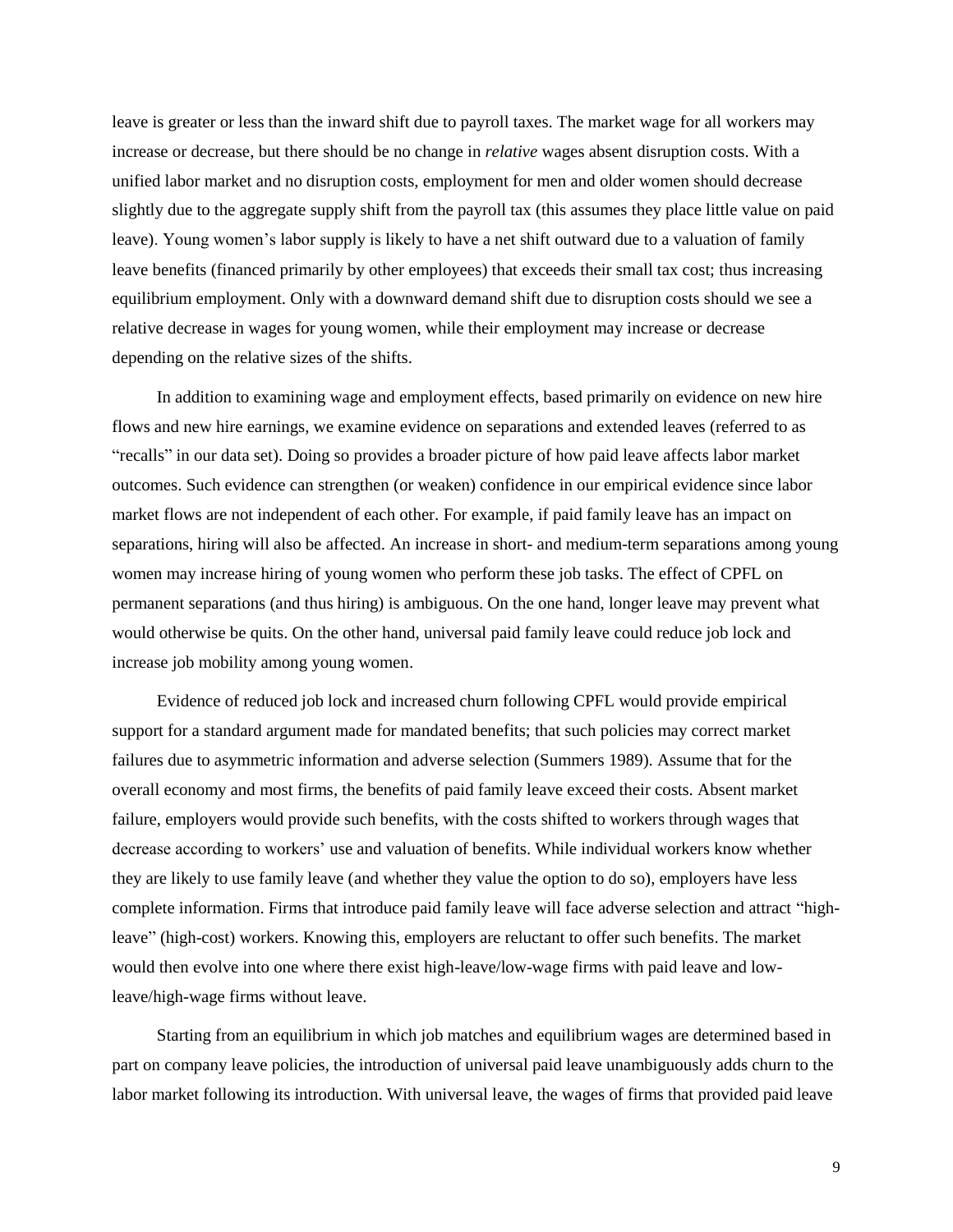prior to the mandate are too low, while wages at firms that had not provided leave are too high. Worker turnover should increase as workers sort on wages and attributes other than paid leave (sorting based on paid leave would continue at firms with benefits exceeding the mandate). Thus, in response to implementation of CPFL, we should see relatively higher levels of separations and new hires for workers who highly value paid leave. Following the post-CPFL resorting, we suspect that long-run turnover rates for young women will remain higher than rates prior to the mandate. With paid family leave now universal in California, search frictions are lower (i.e., it is easier for young women to find employers that are a good match) and equilibrium levels of job churn are likely to be higher.

#### **5. How large an effect might CPFL have on wages? A back-of-the-envelope exercise**

In the previous section, we discussed why the payroll costs of CPFL should be shifted to young women if they are imperfect substitutes with other workers, whereas all workers will bear the costs if the two groups of workers are perfect substitutes. To assess the plausibility of relative wage change estimates in our empirical analysis, in this section we ask the question: What effect might we expect CPFL to have on wages if the full costs are borne by young women? A back-of-the-envelope calculation is informative. Although we do not expect full shifting, such a calculation provides an upper-bound on the expected wage changes seen from CPFL's payroll tax.

Ideally we would like to account for the full costs of the CPFL program. Our calculation incorporates only the direct costs of the program (i.e., leave benefits), fully funded from payroll taxes with costs borne by workers and possibly firm owners and consumers. We observe the payroll tax rates (which vary by year) and revenues collected to fund the system. Hence we have good information on the direct cost of paid leave across the California labor market and, based on the payroll tax rates and CPFL expenditures, the costs as a percentage of (taxable) earnings. As seen in Table 1, the overall payroll tax rate for the state disability program has been about 1.0%, but most of this is used to fund state disability programs in place prior to paid family leave. The initial increase in the tax rate that accompanied the introduction of CPFL was about 0.3%, but a large portion of this was used to start up the CPFL administrative structure. Longer run, paid family leave benefits account for a small share of total benefits of the combined SDI/PFL fund, 11.1% in 2012 (the most recent year for which we had data). In our calculation shown below, we initially assume the payroll tax cost of CPFL is 0.2%, an amount halfway between the 0.3% rise seen during the years of our analysis and the 0.11% of payroll needed to currently fund CPFL benefits (i.e., 11% of a total payroll tax of about 1.0%). The calculation can be readily changed to reflect a payroll cost higher or lower than 0.2%.

To what extent would nominal wages need to decrease for young women and increase for other workers to fully shift the payroll tax burden? Letting C be the total payroll tax cost for a workforce, Y the total taxable earnings for that workforce, t the administrative payroll tax rate used for CPFL, and  $P_f$  and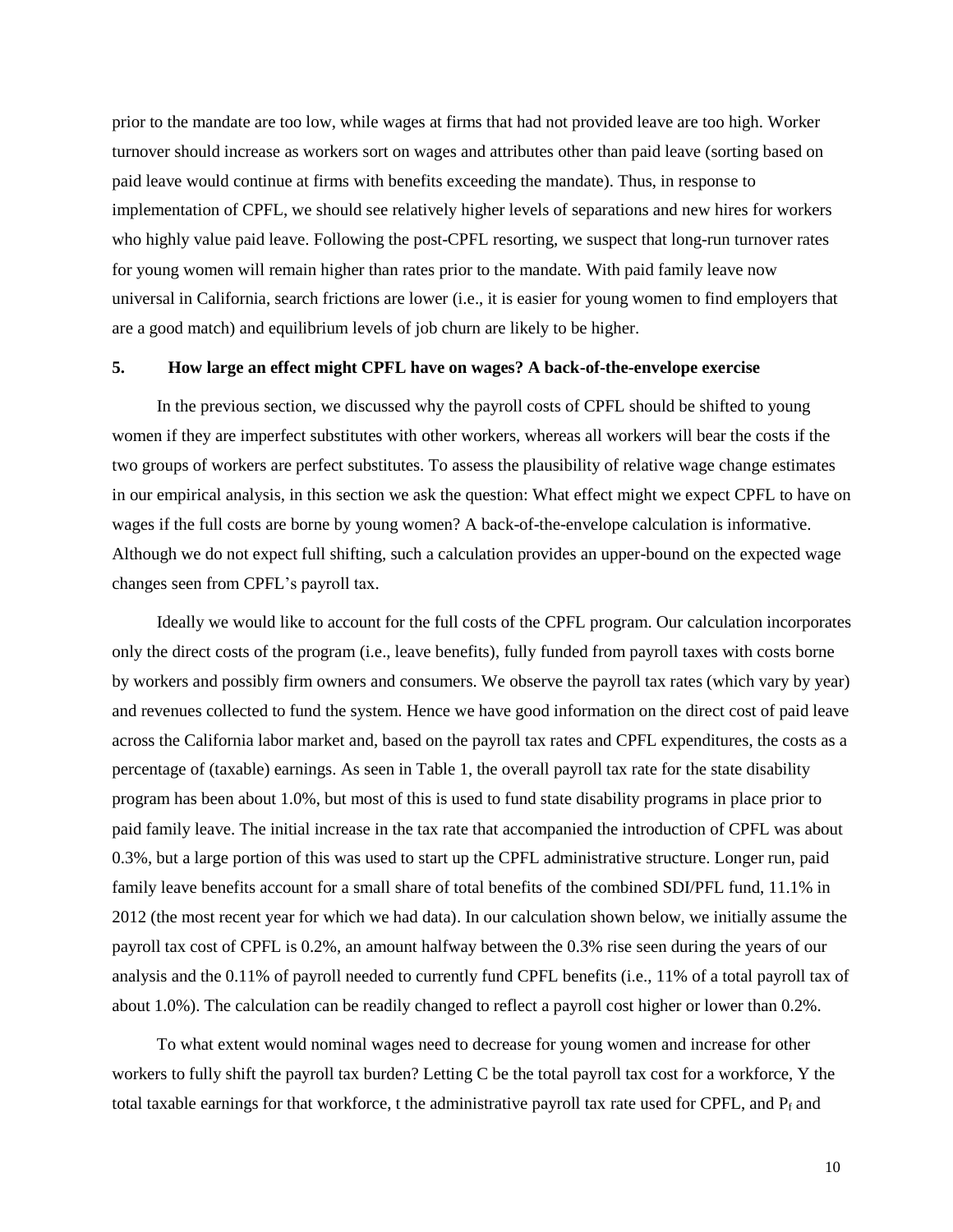$(1-P_f)$  the shares of taxable payroll for young women and others (the treated and non-treated), respectively, the total payroll cost across a workforce would be:

$$
C = tY = P_f(tY) + (1-P_f)(tY).
$$

We wish to solve for the percentage reduction in relative earnings required to load all costs C onto young women. We designate this "tax" rate as  $t_f$ , which collapses to the simple relationship:

$$
t_f=t/P_f\ ,
$$

 $\overline{a}$ 

where, as above,  $t =$  is the statutory tax rate and  $P_f$  the share of taxable earnings among young women. As an example, setting t at 0.2% (.002) and assuming that young women account for 20% of total taxable payroll (i.e.,  $P_f = 0.2$ ), the effective tax rate  $t_f$  for young women would be 1.0%. This 1.0% is made up of two parts, the 0.2% payroll tax plus a 0.8% reduction in wages. The effective tax rate for other workers is zero, implying that their wage increases by (up to)  $0.2\%$  to fully offset the payroll tax.<sup>15</sup> With full shifting, the relative wage differential between young women and others in the (California) labor market would be equal to  $t_f$  or 1.0% (young women's wages fall 0.8% and others' wages rise 0.2%). Were one comparing young women in California relative to young women (or others) outside of California, the differential would be 0.8% rather than 1.0% since the comparison group is not levied the payroll tax.

Using CPS data for California in the two years prior to CPFL, we calculate the share of taxable payroll among young women. We obtain an estimate of 21.5%. For the portion of the total 1% SDI payroll tax that covers PFL costs, we use the value 0.111 based on the 2012 value of 11.1%. Thus, the implied relative wage effect from full shifting would be  $t/P_f = 0.111/0.215 = 0.52\%$ , or half of one percent. <sup>16</sup> Such a "back-of-the-envelope" estimate is imprecise, but does provide a rough idea of the magnitude of wage effects that might result from CPFL. The suggestion is that the relative wage effects resulting from the direct costs of CPFL (the payroll tax) should be small – well below 1% even with full shifting. And this small amount may provide an upper bound. To the extent that young women and other workers are close substitutes, relative wages change little. Likewise, if the "young women" versus "other workers" delineation does not align closely with those who do and do not value paid leave benefits, then cost shifting will be reduced. That said, demand shifts resulting from CPFL disruption costs will generate

<sup>&</sup>lt;sup>15</sup> The "up to" 0.2% reflects the fact that high earners will have some of their earnings not taxed, lowering the average rate across all earnings. For young women, few would have annual earnings above the cap, making the calculation of  $t_f$  relatively accurate.

<sup>&</sup>lt;sup>16</sup> Using CPS data, we have the ability to exclude each individual's earnings above the taxable cap from the denominator in calculating young women's share of taxable payroll. Absent the exclusion, the estimated share of young women's earnings to *total* payroll is 12.1%, as compared to 21.5% of *taxable* payroll. Using our QWI administrative earnings data, we obtain an estimated 10.9% share of young women's earnings to total payroll, similar to the CPS estimate.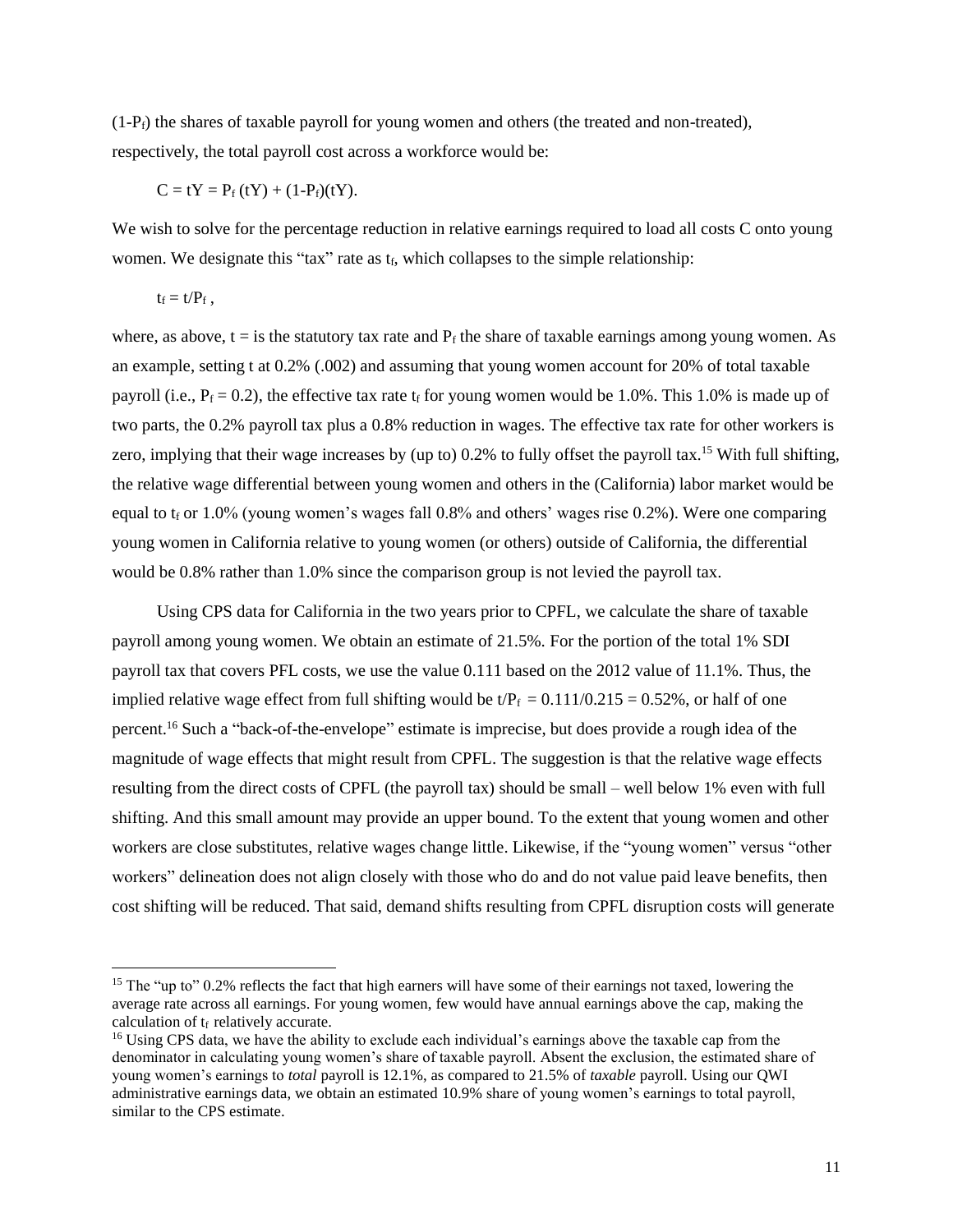relative wage differences not included in our calculation.<sup>17</sup>

Causal wage effects on the order of 1% or less are nearly impossible to reliably identify with standard data sets, in particular if we are looking at wage levels (rather than new hire wages) and using data sets based on relatively small samples, as is the case with, say, CPS analyses of CPFL. Even with our data set, which provides administrative earnings records for new hires by gender, age group, county, and quarter, obtaining reliable estimates of such small wage effects is likely to prove difficult.

#### **6. Data description: The Quarterly Workforce Indicators**

 $\overline{a}$ 

The earnings and employment flow variables central to our analysis are obtained from the Quarterly Workforce Indicators (QWI) database. The QWI is publicly available data derived from the Local Employment Dynamics (LED) data program, which in turn is built on the confidential Longitudinal Employer-Household Dynamics (LEHD) program. The LEHD is based on state unemployment insurance data and contains individual level quarterly earnings data that matches workers to firms. Crucial for our analysis, the LEHD identifies when workers begin at a new firm and records their earnings. The data rely on state participation and while all states have now signed on to participate, five did not provide complete data over our period of analysis, which begins in 2002.<sup>18</sup> The QWI provides employment and earnings measures at the state, metropolitan statistical area (MSA), and county levels. Based on individual level LEHD data, these measures are aggregated into narrowly-defined demographic categories including age, sex, ethnicity, race and education within the geographic area. The data cover 98% of all private, nonagricultural employment in the states for which data are available.<sup>19</sup>

In the analysis that follows, we utilize measures of the average monthly earnings for new hires in a quarter, and the number of new hires, separations, and recalls, within tightly defined sex-age groupings, all observed at the county by quarter level.<sup>20</sup> We examine these outcomes both in levels and in shares for young women. In results shown, we use data for 2002:3 through 2004:2 as the pre-CPFL period and 2004:3 through 2006:2 as the post-treatment period. Thus we have the same number and composition of quarters before and after implementation of the law in July 2004. Examination of the data suggested no

<sup>&</sup>lt;sup>17</sup> We cannot rule out the possibility that employer and employee expectations of future costs (both indirect costs and worker payroll costs) following CPFL's implementation in 2004 exceeded the eventual true costs, thus increasing wage effects during our estimation period.

<sup>&</sup>lt;sup>18</sup> Data for California is available starting in 1991. In the analysis that follows, five states are excluded from analyses. Massachusetts provided no data during our period of analysis, while data for Arizona, Arkansas, Mississippi, and New Hampshire were provided for some but not all quarters.

 $19$  For a full description of the QWI and its production, see Abowd et al. (2008). The imputed data on education are problematic and not used in our analysis.

 $^{20}$  The age groupings identified in the QWI are 14-18, 19-21, 22-24, 25-34, 35-44, 45-54, 55-64 and 65-99. We do not use QWI cells by education, race, or ethnicity since many cell sizes would be tiny and suppressed. These attributes change little over our time period, while state and county fixed effects account for cross-sectional differences.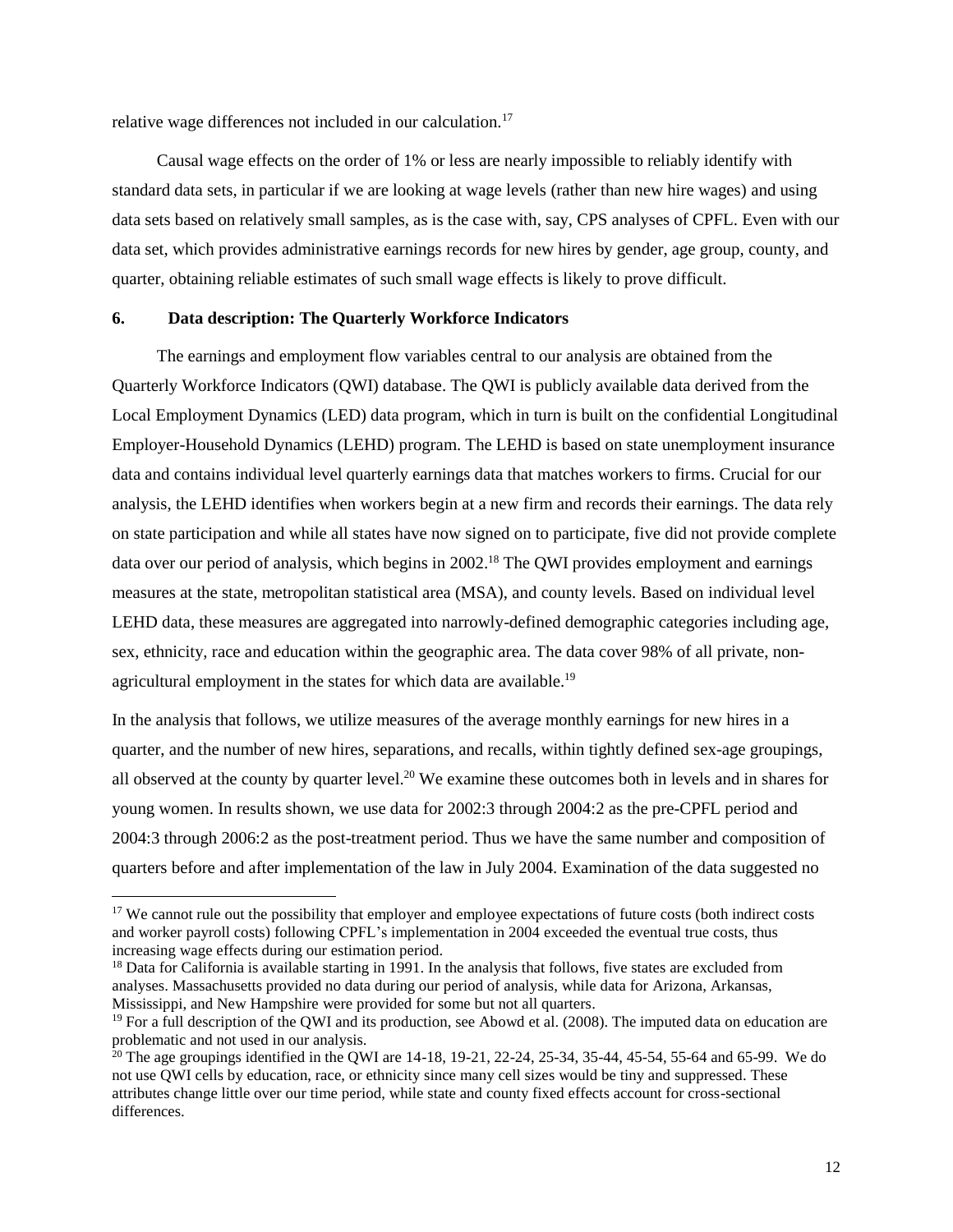apparent effect of the policy between its passage and eventual implementation in July 2004.<sup>21</sup> We were reluctant to reach back to earlier years because the "tech bubble" had substantial effects through 2001, in particular on the earnings and employment of young men in California, with relatively smaller effects on young women and older workers.<sup>22</sup>

The unit of analysis is at the demographic-location-quarter level where demographic groups are defined by sex-age group categories and location is at the county level. These data allow us to measure average monthly earnings of new employees for the first full quarter in which they are employed. We are able to distinguish between all new hires and all new "stable" hires, where stable hires are defined as employees who have worked at least a full quarter at the firm where they were hired, as evidenced by their presence on that firm's UI records for three consecutive quarters. Our analysis includes employment and earnings data only for stable hires. Among other things, the focus on stable hires largely avoids including hires of temporary replacement workers at non-representative wages.<sup>23</sup>

The narrowly defined demographic and geographic groupings over time in the QWI are ideally suited to help identify treatment effects from California's paid family leave policy. If CPFL affects employment and earnings, then we expect this to be most evident in relative new hire employment and new hire earnings among young women in California. The QWI panel allows us to examine changes that occurred following CPFL among young female treatment groups in California, as compared to changes for other demographic groups within California, as well as compared to young women and other demographic groups outside California.

In order to provide some feel for the QWI data, Table 2 shows average new hire monthly earnings, and the average monthly number of stable new hires, separations, and recalls (extended leaves), each for young (ages 19-34) women in California and in all states, other than California and the five states without complete QWI data during these years (Arizona, Arkansas, Massachusetts, Mississippi, and New Hampshire). For each of these four outcomes we also provide relative (or share) measure for young women. Specifically, we show the ratio of young women's new hire earnings to average earnings for all new hires, and the shares of all new hires, separations, and recalls who are young women. These latter

<sup>&</sup>lt;sup>21</sup> This is not surprising. As shown in Appelbaum and Milkman (2011), even after passage of the law, Californians had a low recognition of the law's existence and content. Recognition has grown over time, particularly among those most likely to use it.

<sup>&</sup>lt;sup>22</sup> Having said this, our basic results are relatively insensitive to extensions in the treatment and control periods or to omitting data for the quarters immediately before and after implementation.

<sup>&</sup>lt;sup>23</sup> QWI data are reported with a lag in order that stable hires can be identified retrospectively. In the most narrowly defined groupings, the QWI suppresses data in order to maintain confidentiality. State level data are never suppressed for the sex-age categories. Suppressed county level sex-age data cells are simply dropped. A natural use of the QWI is to use it to estimate employment and earnings levels ("stocks") as well as new hire flows. Levels data for this analysis, however, has the disadvantage that quarterly payrolls can include workers who began or returned from family leave and have low earnings due to time off.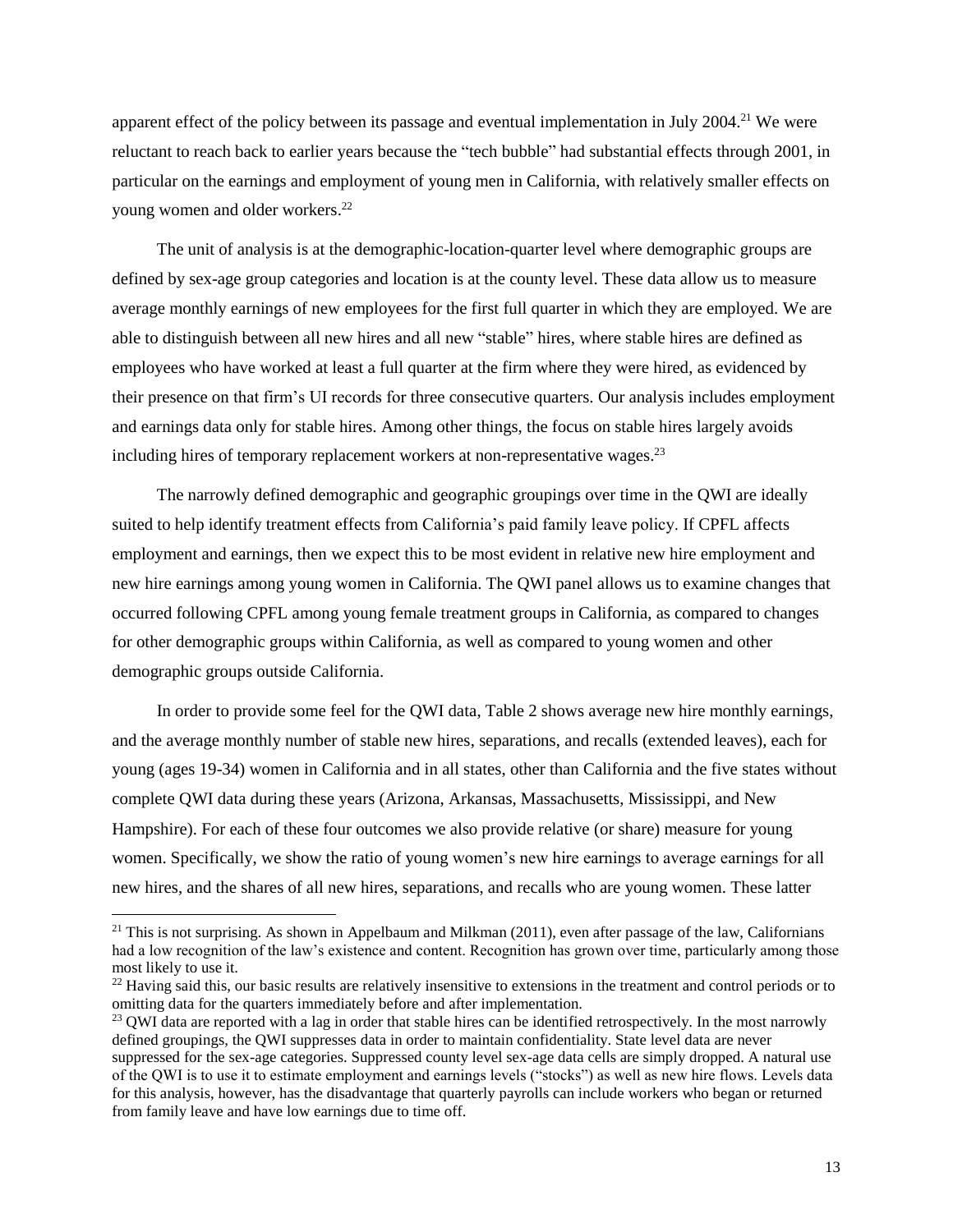four measures are shown for both the periods before and following implementation of California's paid family leave.

Focusing first on the change in log earnings among new hires, we see that both in California and other states, new hire earnings among young women grew somewhat more slowly than for other groups. For example, in California, the change in real earnings was 1.8 percent, similar to that for young men (2.4 percent) but less than the 4.5 among older women and 4.7 percent among older men.<sup>24</sup> New stable hires among young women in California increased by nearly 7 percent between the two periods, as compared to 3 percent for young men and 4-5 percent for older women and men. Also noteworthy is that new hire earnings in California grew over time at a considerably faster rate than outside the state for all demographic groups (overall rates being 3.1 versus 2.2 percent). The results of our subsequent analysis, which indicate little relative change in earnings, but with increased hiring, separations, and recalls for young women due to CPFL, can be gleaned to at least a limited degree from the information in Table 2.

#### **7. Method of analysis**

 $\overline{a}$ 

As evident in the summary statistics shown in Table 2, there are three major sources of variation that can be exploited to identify the impact of CPFL on young women in California – time, demographic group, and location. We begin by setting up a simple difference-in-differences (DD) model that uses demographic variation within California over time to identify the impact on new hires, new hire earnings, separations, and recalls. Then we progress to a model that includes data from other states, thus utilizing geographic variation in demographic differences over time to identify estimated treatment effects on young women in California. 25

Consider first the following simple econometric specifications, which serve as the basis for our analysis of the labor market impacts of the CPFL within California.

$$
\ln(Y_{dqc}) = \beta_T \left( Post_q \times \text{YoungFem}_d \right) + \delta_d + \gamma_q + \alpha_c + \epsilon_{dqc} \tag{1}
$$

 $24$  Earnings are in 2010 dollars. In the paper we refer to the change in the log of mean earnings as the percentage change. It measures a percentage change in earnings with an intermediate base in the denominator and has the advantage of being invariant to the base. Of course, the difference in the log of mean earnings is not identical to the difference in the means of log earnings.

<sup>&</sup>lt;sup>25</sup> Our initial analysis used as the control group just the four SDI states (Hawaii, New Jersey, New York, and Rhode Island) whose disability programs provided partial wage replacement benefits for pregnancy, but not paid family leave, as was the case in California prior to its implementation of CPFL in 2004. Placebo tests convinced us that the SDI states (in particular, New York) provided a questionable control group for the immediate years around CPFL. This may have stemmed in part from introduction of state minimum wage increases beyond the federal minimum in all four of these states during our estimation period, increases most likely to affect young workers. There were no federal or California increases in minimum wages during these years. As a robustness check on the results shown in the paper, we accounted for all state-specific minimum wage changes. No substantive changes between those results and the results reported were found. We thank Ian Schmutte for providing information on state-by-quarter changes in minimum wages (see Gittings and Schmutte 2013).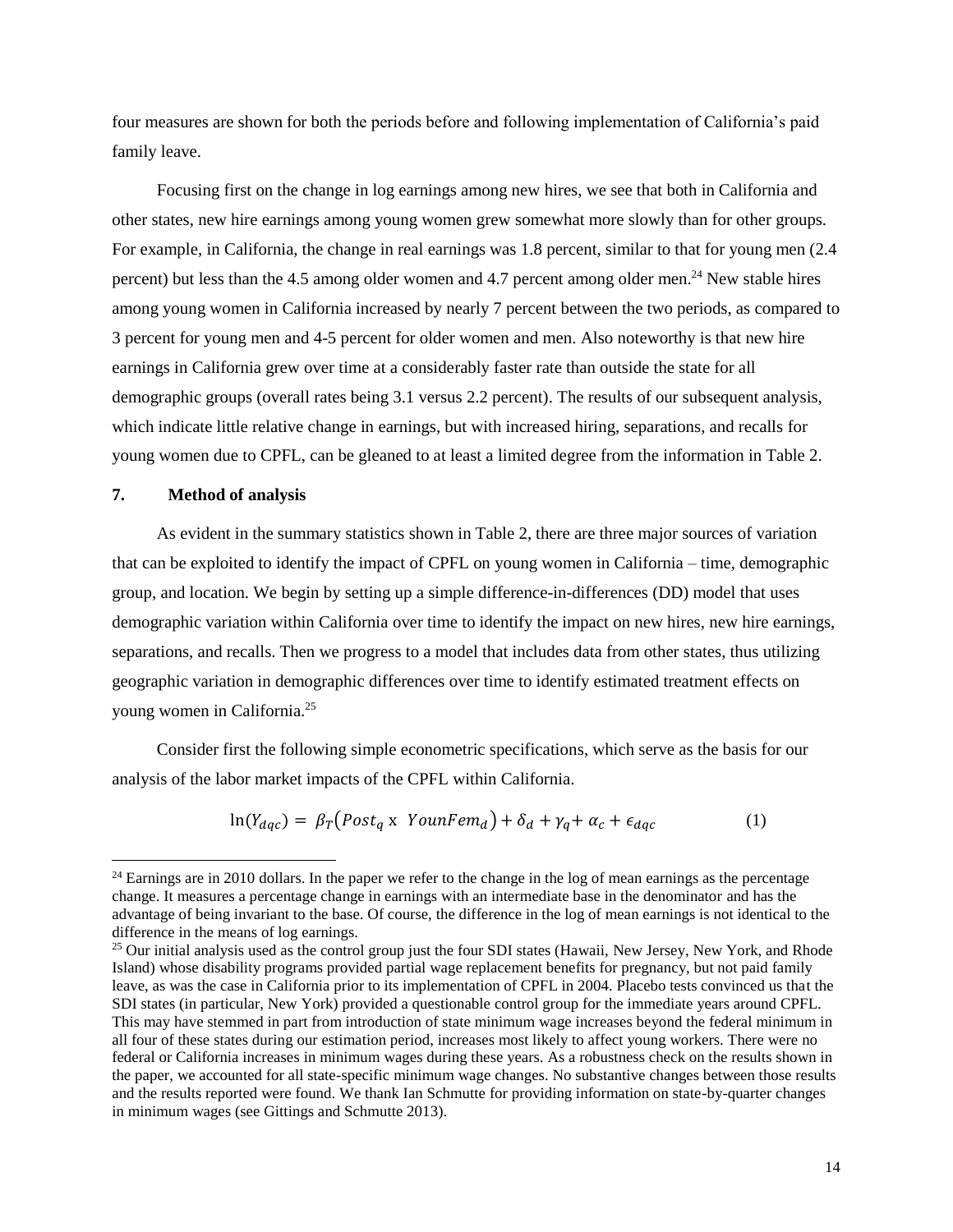In these specifications only data from California is used. In equation (1) the unit of observation is at the demographic-quarter-county level with  $ln(Y_{dqc})$  representing one of the four log outcome measures – average monthly new hire earnings, total new hires, separations, and recalls (extended leaves), each measured for a given demographic group  $(d)$ , in a given quarter  $(q)$ , and in a given county  $(c)$ . The coefficient of interest is  $\beta_T$ , which measures the impact (i.e. treatment) on young-female outcomes following implementation of CPFL. The variable *Post* is an indicator variable equal to one for all observations in or after the third quarter of 2004, after CPFL went into effect.<sup>26</sup> The variable *Young Fem* is an indicator variable equal to one for women in the 19-21, 22-24 and 25-34 age categories.<sup>27</sup>  $\delta_d$  and  $\gamma_q$ represent full sets of demographic group and quarter indicator variables to account for time invariant differences between demographic groups and common shocks that hit all demographic groups in a given quarter, plus county fixed effects. From this specification, we can extract estimates for CPFL treatment effects on young women relative to both young men and older women in California.

Equation 2 presents a DD model that expands the data to include other states, but restricts the comparison group and sample to observations for young women. Including other states (using county observations) allows us to directly compare changes to hiring and wage offers for young women in California with young women in states not impacted by CPFL.

$$
\ln(Y_{qc}) = \beta_T \left( Post_q \times CA \right) + \gamma_q + \alpha_c + \epsilon_{qc} \tag{2}
$$

In equation (2),  $\beta_T$  provides an estimate of log differences in new hires and new hire earnings for young women in California following CPFL, as compared to outcomes for young women in other states, conditioned on fixed effects for quarter *q* and county *c*. Equation (2) is estimated using county as the unit of observation, thus providing a comparison of California counties with counties in other states. Use of state observations provides highly similar results.

Finally, we extract estimated treatment effects from a more general triple-diff model that includes all counties across California, all states and all demographic groups, but now identifies  $\beta_T$  off the comparison of time changes in new hires and earnings (among other outcomes) for young women relative to other demographic groups in California counties compared to these same relative changes over time for young women in counties in other states. It takes the form

$$
\ln(Y_{dqc}) = \beta_T \left( Post_q \times CA \times YoungFem_d \right) + \delta_{dc} + \gamma_{qs} + \alpha_{dq} + \epsilon_{dqc}, \tag{3}
$$

<sup>&</sup>lt;sup>26</sup> In preliminary analysis, we failed to find a separate passage effect.

<sup>&</sup>lt;sup>27</sup> These are the age groupings that are most likely to be impacted by the CPFL. Births per  $1,000$  women in 2004 were 20.1 for 15-17 year olds; 66.2, 96.3, 110.5, and 97.7 for age groups 18-19, 20-24, 25-29, 30-34 (groups close in age to our treatment group aged 19-34); and 46.5 and 10.1 for women 35-39 and 40-44 (Martin et al. 2011, Table 4). We include separate demographic fixed effects for the detailed age groups, but "treatment effect" estimates are for the combined 19-34 age group of young women.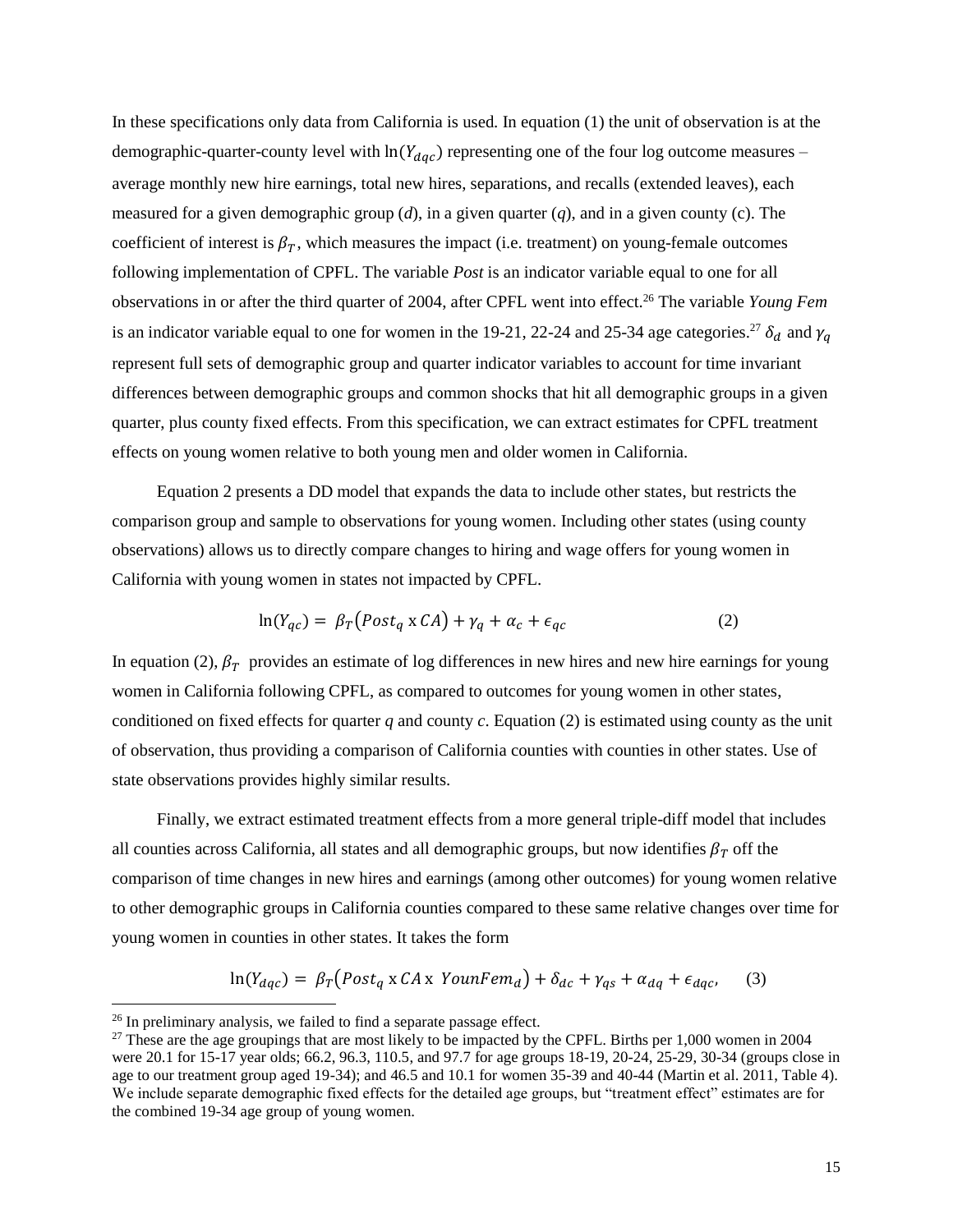where the variables  $\delta_{dc}$ ,  $\gamma_{as}$  and  $\alpha_{dac}$  represent full sets of county-demographic, quarter-state (with *s* designating state), and demographic group-quarter indicator variables to control for time invariant differences between county-demographic groups as well as shocks to demographic groups and states that occur in a given quarter. 28

The inclusion of these large sets of indicator variables effectively controls for many of the worker differences that vary across demographic groups, counties, and years. Consider education, a crucial determinant of new hire earnings. If young women in California have different levels of education than other demographic-county combinations these differences will be picked up by  $\delta_{dc}$  as long as they are time invariant over the estimation period. Furthermore, if county education levels or demographic group education levels are changing over time these changes will be picked up by  $\gamma_{qs}$  and  $\alpha_{dq}$  respectively.

County rather than state level results naturally provide greater variation to the outcome variables of interest and are likely to provide more precise estimates. There are two minor disadvantages. First, the county models become large given the substantial number of interaction variables required in fixed effects models. Second, county data are somewhat noisier than state data. Indeed, the QWI does not report data for very small data cells in order to insure confidentiality (this involves a tiny proportion of total countyby-demographic observations). That said, the noise is on the left-hand side and thus unlikely to bias estimates. All of our analyses of new hires and new hire earnings weight observations by the number of new hires for which the observed employment or earnings is measured. This has the effect of blowing up the sample to be representative of the full population of new hires and gives relatively low weights to observations likely to be the noisiest. Separation, recall, and employment regressions are weighted by total (rather than new hire) employment.

#### **8. Estimates of CPFL treatment effects on new hire earnings and employment flows**

#### 8.1 *Double difference estimates using within California analysis*

 $\overline{a}$ 

Before discussing our preferred triple difference specification, we first consider simpler, but less informative, double difference estimates laid out in equations (1) and (2). All analyses provide estimates of "treatment" effects from CPFL on new hire earnings, new hire employment, separations, and recalls among young (ages 19-34) women. In this subsection, Table 3 provides results from within-California analyses based on changes in outcomes between the quarters prior to and following implementation of CPFL, as shown in equation (1). Observations are at the quarter by county by demographic group level. Panel A compares changes in outcomes (in log levels) for young women compared to older women within

<sup>&</sup>lt;sup>28</sup> Specifications using fixed effects based on more disaggregated geographic categories proved computationally unworkable despite access to the considerable resources of Cornell's Social Science Gateway. For those regressions where we were able to use the full set of interactive county fixed effects, results were highly similar to those shown.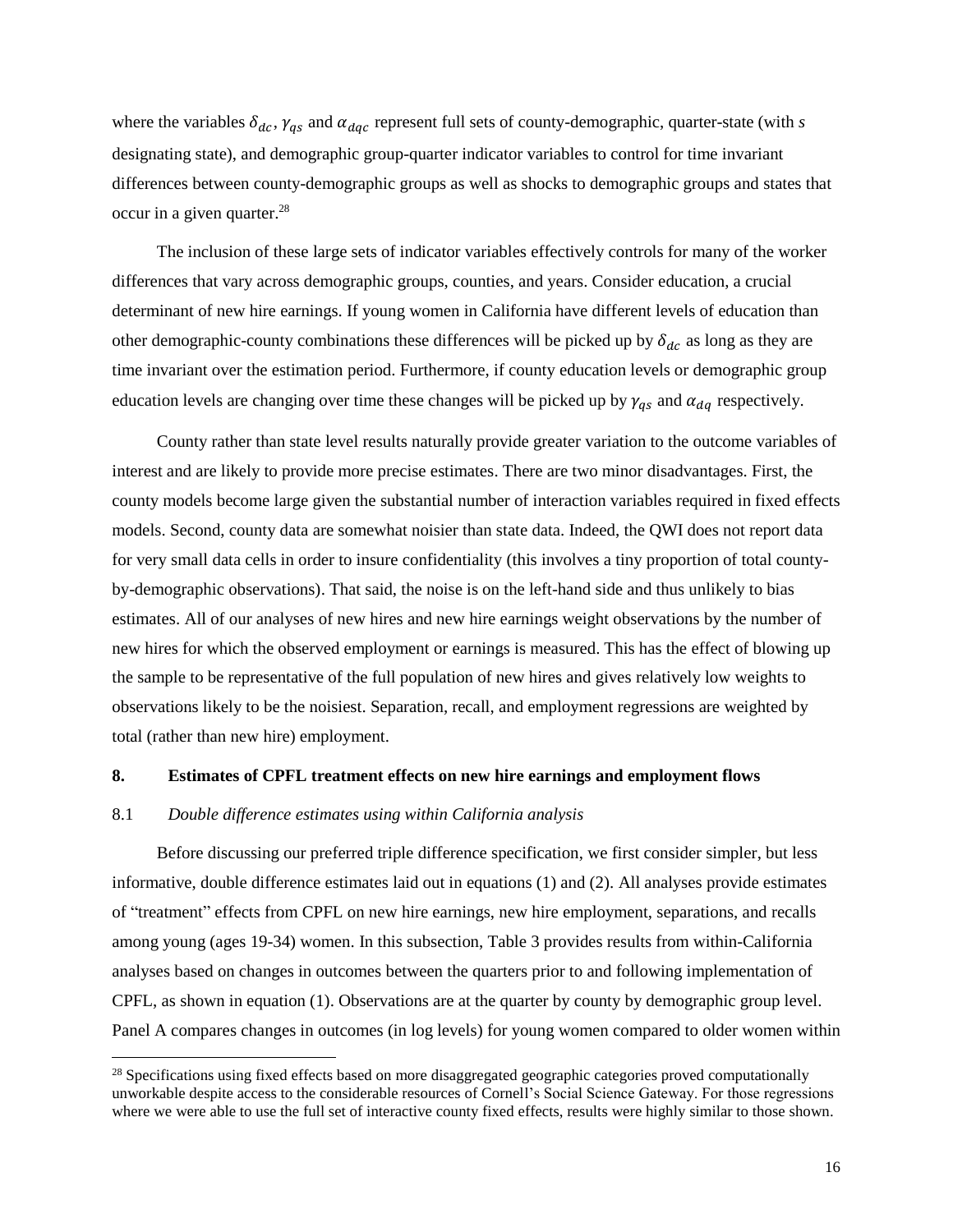California. Panel B does likewise using younger men as the comparison group, while Panel C compares young women to all demographic groups within the state (other than young women). Included are fixed effects for quarter, county, and demographic group (i.e., sex by detailed age dummies). Standard errors are clustered at the county-by-demographic group level.

Treatment effect estimates shown in Table 3 using the within-state analysis suggest a drop in new hire earnings of young women relative to these groups, with estimates that range from 1.3 to 2.0 percent, far larger than expected given our tiny "back-of-the-envelope" guesstimates of wage decline given full shifting.<sup>29</sup> Skepticism regarding the within-state wage results are reinforced by our summary statistics in Table 2 showing that wage growth for young women between the pre-CPFL and post-CPFL periods was lower than for all workers not only in California (0.018 vs. 0.031) but also in our comparison group states (0.010 vs. 0.022).

Estimates on within-state worker labor market flows (hires, separations, and recalls) among young women appear more informative, each indicating substantive and significant positive effects from paid family leave. Examining these flows jointly is important. Taken in isolation, an increase in young female new hires of between 1.4% and 2.4% is surprising, until one observes that separations also increase substantially (at the aggregate level, hiring and separations tend to move together). Particularly interesting is the estimate of a roughly 4 percent increase in recalls. In short, the within-state analysis suggests that the introduction of paid family leave led to more separations (i.e., workers not on the payroll for at least three months) among young women. But we also see a relatively high rate of recall; i.e., individuals observed on a firm's payroll in a given quarter t who had not been there in quarter t-1, but who had been on that same firm's payroll in quarters t-2, t-3, or t-4. The suggestion is that paid family leave led to more separations and extended leaves for young women bonding with their newborns, but that there was little effect on the overall composition of the workforce as some women returned to the same employer (i.e., recalls) and there were also higher levels of new hires, some of whom may have permanently separated from their previous employers following family leave.

#### 8.2 *Double difference estimates using across state analysis for young women*

 $\overline{a}$ 

The prior within-California results are informative, but cannot rule out the possibility that young women as a whole, regardless of whether they were in California, might have been experiencing differences in labor outcomes relative to other demographic groups for reasons unrelated to CPFL. The across-state double difference specification shown in Table 4 compares young women in California to

 $29$  That said, relative wage penalties should be slightly higher using the within-California comparison groups since theory predicts a slight increase in wages for California workers not valuing PFL coupled with small negative wage effects for young women.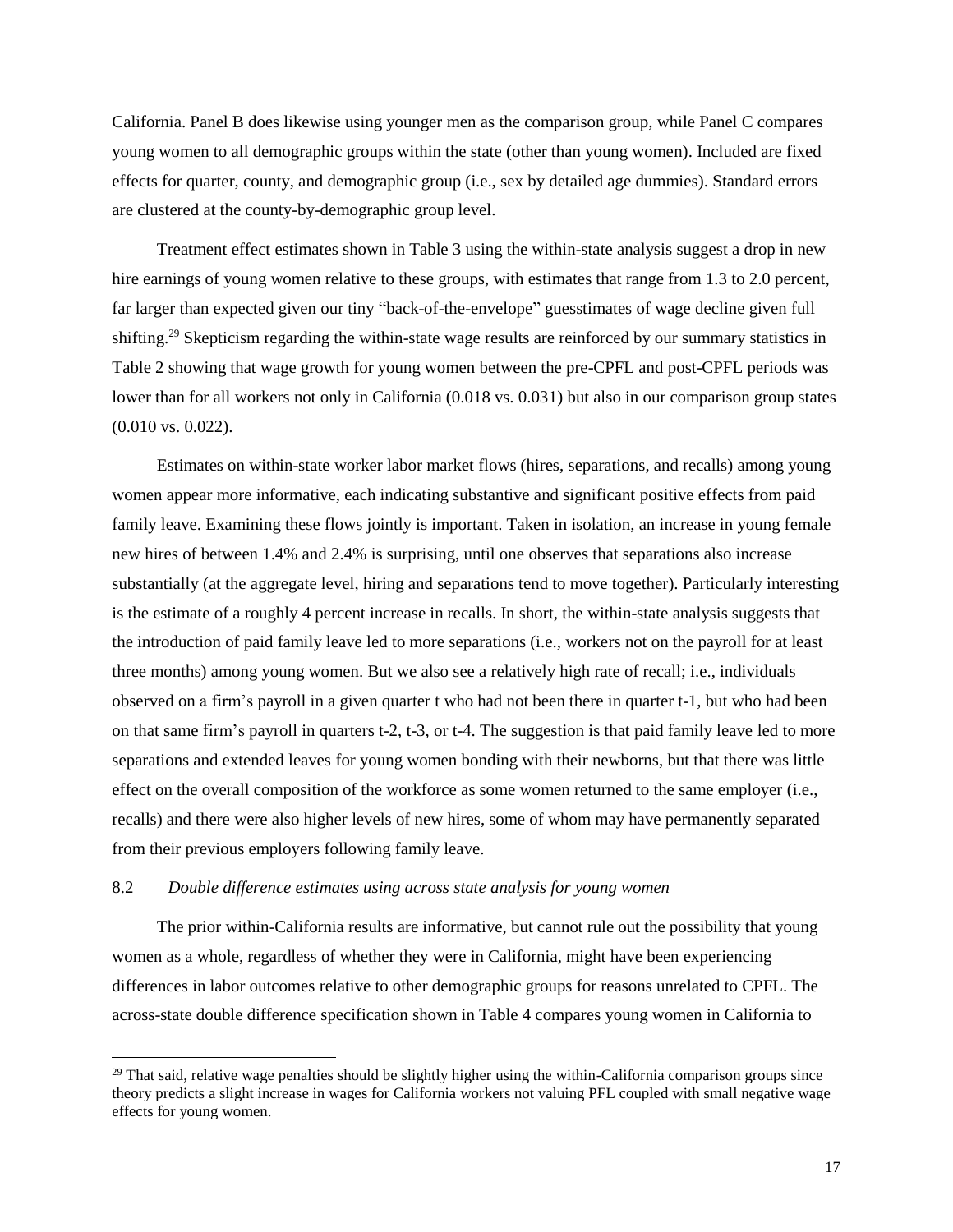young women in other states to account for this possibility, as seen in equation (2). Included are fixed effects for quarter and county, with standard errors clustered at the county level. While controlling for changes that are occurring to young women across the country, this specification has the disadvantage of not controlling for economic conditions in California that differ from the rest of the country, differences evident in Table 2. Using young women in other states as the control group yields similar results for hires, separations and recalls, but indicates an *increase* of about 1 percent in new hire earnings attributable to CPFL. We do not lend strong credence to these results as they are likely picking up overall improvements and growth in California's economy that were not experienced in the rest of the country. However, they are worth reporting as they further bolster the need for a triple difference specification that controls for changes occurring both within and across states.

#### 8.2 *Triple difference analysis across states using multiple demographic groups*

Rather than examine CPFL wage and employment effects based on either comparisons within California or comparisons of young women across states, we now turn to our preferred analysis in which the experience of young women in California is compared to those of other young women elsewhere in the U.S., each being relative to other demographic groups within their respective states. To do so, we move toward the triple-difference evaluation method shown in equation (3).

Before turning to our primary results (shown subsequently in Table 6), we first examine the effects of CPFL on the traditional dependent variables, overall employment and average earnings levels (i.e., the stocks versus flows comparison referred to in our title). As discussed earlier, CPFL-induced labor market changes are unlikely to be picked up using levels of employment and earnings, which are driven mainly by incumbent workers and adjust slowly over time. Panels A and B of Table 5 present the results of the triple-difference specification in equation (3) using average monthly earnings and employment levels as the dependent variables. Results are reported for both workers with stable employment (those who have been at the firm for at least three months) and for all workers (total number of workers with earnings in the quarter). Not surprising, the earnings level coefficients on the triple-diff variable produce point estimates that are effectively zero. For employment, the point estimates are positive (about 1 percent), but the standard errors are large enough to limit any confidence we might have in these results. That said, estimates of positive employment level effects of about 1 percent reinforce our confidence in the conclusion that CPFL did not reduce overall employment among young women.

Having seen results for earnings and employment levels, we now turn to their flow counterparts. Table 6 presents our primary triple difference specifications with roughly a half million county-byquarter-by-demographic observations. The three specifications shown differ only in the choice of fixed effects. The results shown in Panel A separately include county, demographic and quarter fixed effects.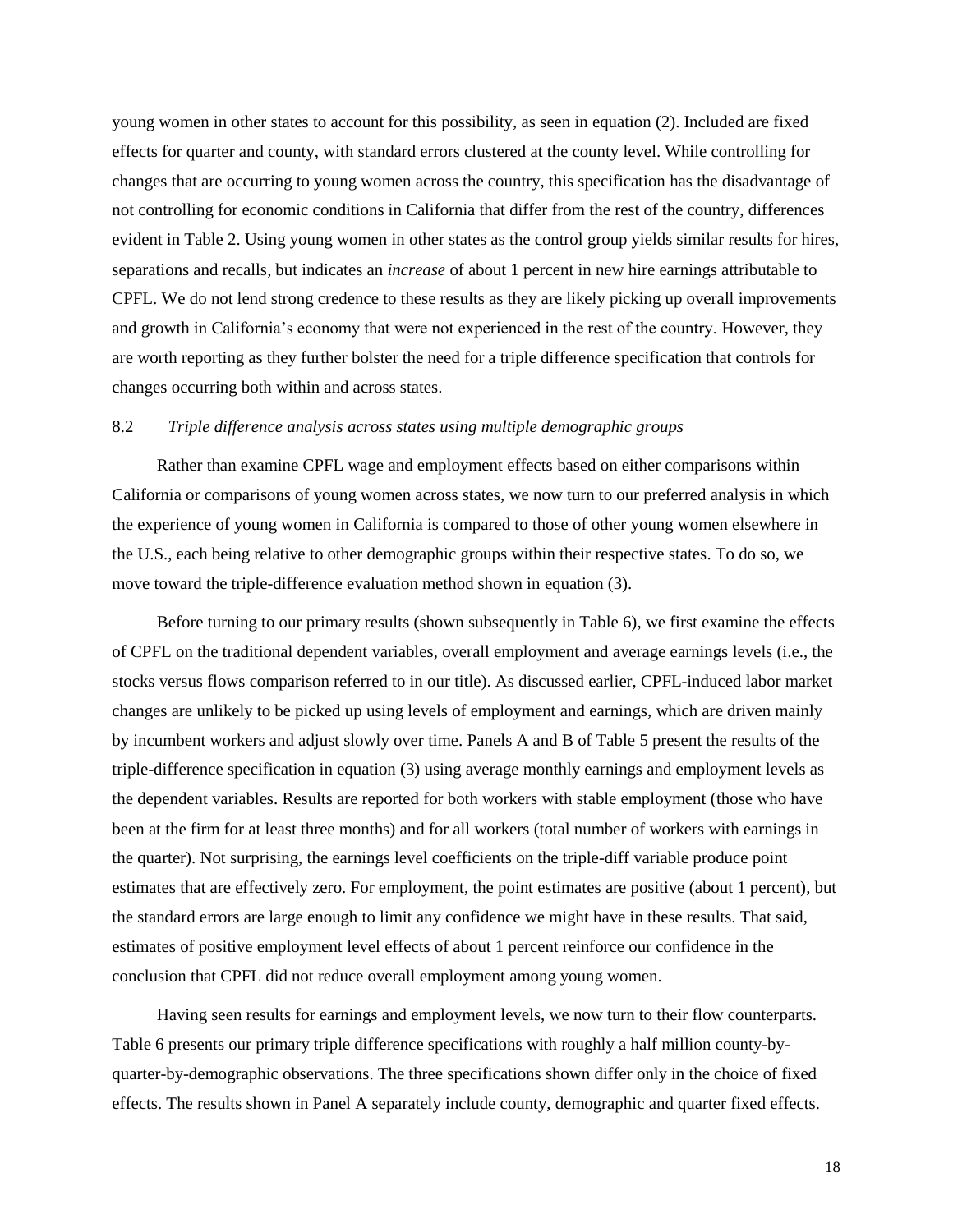Panel B reports the full specification with county-by-demographic and quarter fixed effects. Panel C reports results with county-by-demographic, quarter-by-demographic and state-by-quarter fixed effects. Results are similar across these three specifications as well as in other unreported specifications that include different combinations of geographic, demographic, and time fixed effects. Unlike the simpler double difference results in Table 3, these large set of fixed effects are able to account both for changes during this time period that are unique to California *and* for changes occurring to earnings and employment flows of young women relative to other groups that are common across states. Importantly, Panels B and C include county-demographic fixed effects which account for any time-invariant differences in the unit of observation. Thus the impact of CPFL in these specifications is identified solely off changes that occur within a county-demographic group over time. Given the similarity of the results in Panels A, B and C, we focus attention below on Panel C of Table 6.

Column 1 of Panel C shows new hire earnings effects that are essentially zero. The coefficient of two-tenths of one percent combined with the small standard errors suggest that the policy had a minimal impact on the earnings of young female new hires, the group for whom you would most likely see an impact. The minimal wage effect is likely to reflect some combination of weak disruption costs among employers from CPFL (i.e., small demand shifts) and reasonably integrated labor markets in which young women receive wages similar to those of other similarly productive workers.

While the impact on new hire earnings is minimal there are more noticeable impacts on worker flows. CPFL is shown to increase new hires by an estimated 3 percent, separations by 2.4 percent, and recalls (extended leaves) by 2.9 percent. These findings are statistically and quantitatively significant and suggest that the CPFL had substantive labor markets impacts, outcomes that cannot be observed when focusing only on employment levels. We interpret these findings below.

#### 8.3 *Discussion of results*

The results from our preferred specifications have implications for our understanding of the labor market effects of CPFL. First, we find a very limited impact of the program on young women's earnings. Point estimates show a very small earnings impact for newly hired young women. Although the confidence interval includes zero, the point estimate is precisely estimated and precludes the possibility that the program had large negative effects on young women's earnings. These small earnings estimates fall in line with our back-of-the-envelope calculation that found that even with full wage shifting, large earnings impacts were unlikely given the limited size of the program.

Although wage effects for young women were expected to be minimal, finding an increase in new hires among young women was initially surprising. Standard theory could explain employment increases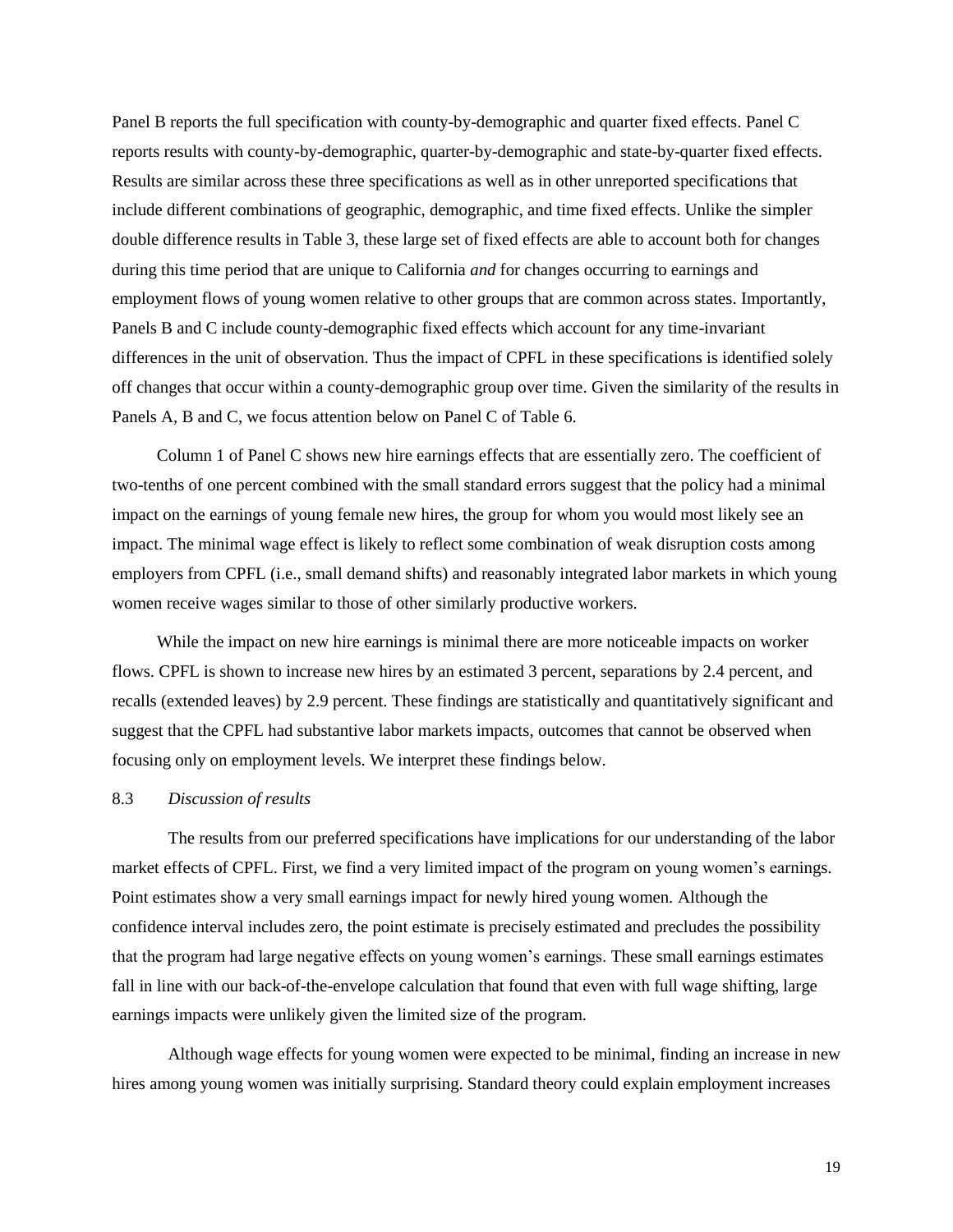as resulting from large increases in young women's labor supply owing to a high valuation of PFL, but such supply increases should have decreased relative wages, which we do not observe. As discussed earlier, a close-to-zero wage effect can be reconciled with theory given that the tax costs of CPFL are borne by all California workers and is independent of establishment-level usage of paid leave, particularly so if coupled with the assumption that non-tax disruption costs of leave are modest and that young female workers within California (at the margin) are close substitutes for other new hires.

A substantial increase in young female new hires and a small increase in employment levels is better understood once we examine separations and recalls, both increasing substantially following implementation of CPFL. The finding that extended leaves (i.e., recalls) increased following CPFL is consistent with previous findings from Rossin-Slater et al. (2013) that indicate increased leave time for women as a result of mandated paid leave. CPFL appears to have enabled some women with young children to substantially increase their time off from work beyond the period of mandated paid leave and, in many cases, return to their same employer following extended leaves. This is a notable outcome given that CPFL does not provide job protection beyond what was previously available through state law and the FMLA.<sup>30</sup> In addition to longer leave, our results suggest that more efficiency-enhancing job churn may be occurring. If young women were previously staying in jobs that, apart from their paid leave policy, were an inferior match, the provision of universal paid leave reduced job lock and allowed workers to find better job matches.

### **9. Placebo policy tests of earnings, employment, separation, and recalls**

As a robustness check on our results, we replicate the triple-difference model shown in Panel B of Table 7 (with county-demographic and quarter fixed effects ), but this time remove the California data and "replace" it with nine alternative placebo treatment groups of states grouped geographically. For each set of placebo tests, data from placebo states are excluded from the control group. The results are shown in Table 7 for new hire earnings, new hires, separations, and recalls. These placebo policy tests allow us to assess the reliability of our California estimates. Small and insignificant estimates for all or at least most of the placebo policies would provide a valuable falsification test. A systematic set of results that either mimics those for California or that is highly noisy and produces numerous estimates that are large and/or statistically significant would suggest that our data and empirical approach may not be sufficiently reliable to identify the impact of CPFL.

The first row shows the treatment effect estimates for California previously reported in Panel B of Table 6. The bottom row presents the unweighted means of the placebo estimates across the nine sets of

 $30$  Lalive et al. (2014) conclude that leave with job protection has been important in Austria.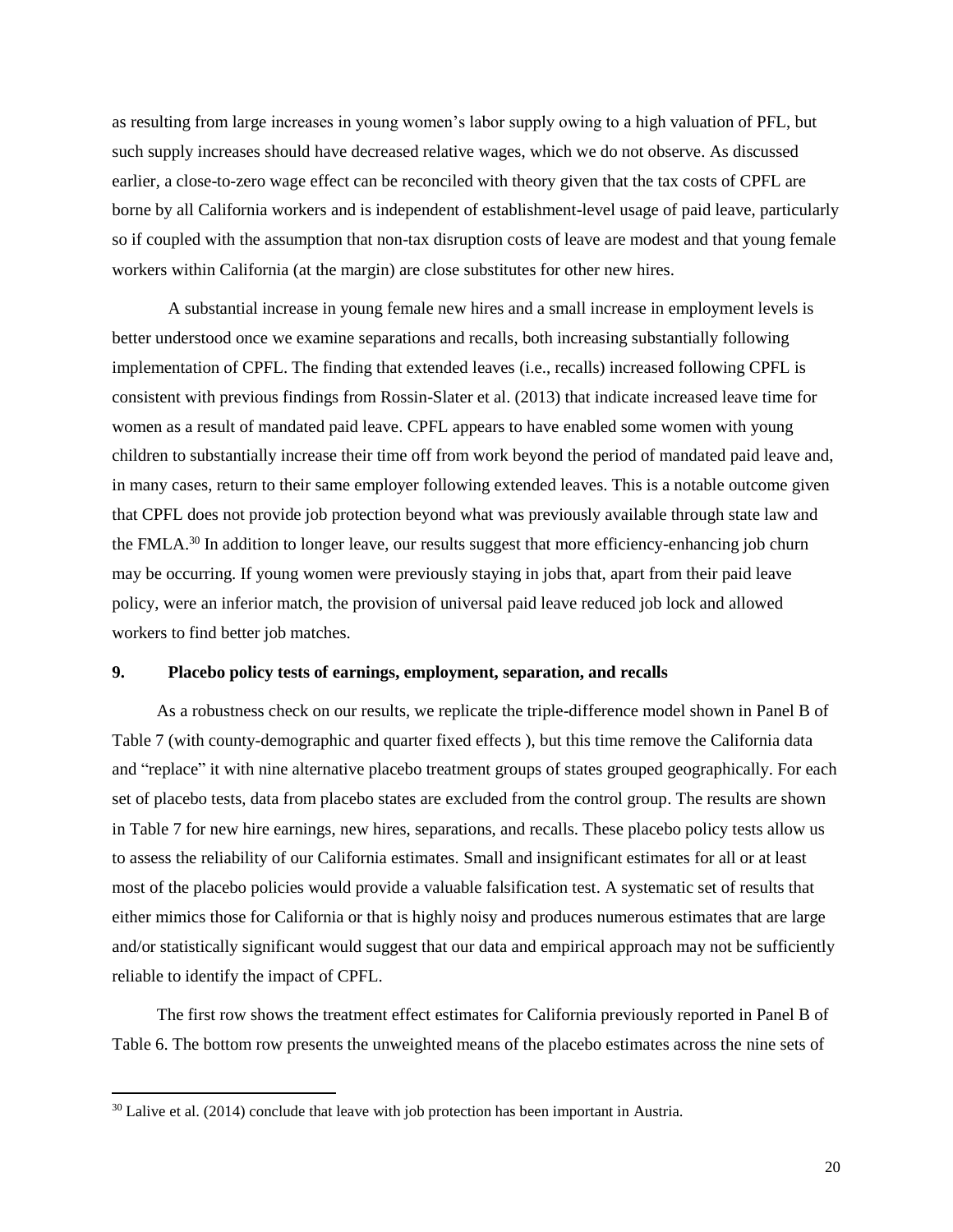estimates. We verify that the means of each of the four sets of placebo estimates are effectively zero, as expected. Our focus, however, is on variation in the estimates and the presence of numerically and statistically significant estimates.

We first examine estimates for new hire earnings, where we previously obtained a near-zero estimate for California. Most of the placebo results for new hire earnings produce coefficients that are larger in absolute value than our California estimates. Four of the coefficients are statistically significant, with one having a reasonably large negative sign and three a positive coefficient of about 1 percent. Six of the nine results are statistically insignificant and tiny in magnitude. We previously argued that theory suggests a tiny wage effect from CPFL and that our empirical estimates of new hire wage effects were not clear-cut. Results from our placebo tests reinforce this latter conclusion. Although we believe that the causal wage effects from CPFL are negative but small, available data and methods are insufficiently powerful to confirm (or reject) such a belief.

The placebo tests on worker flow variables provide more encouraging results. For the new hire employment regressions, where we obtained a highly significant 3 percent treatment effect estimate, no placebo estimate is large or significant. These results strongly reinforce our conclusion that CPFL led to substantial increases in young female new hires. Such a result, however, is only plausible if there is increased churn in the labor market, as suggested by our results on separations and recalls. For separations, we find three significant or marginally significant coefficients among the nine placebo tests, two negative and one positive. No coefficient is as large as the 0.025 estimate for California. For the recall results, there is only one out of nine significant estimates, this one a large 0.04 estimate for a group of Midwestern states. Six of the nine placebo coefficients are negative and three positive.

Overall, the placebo test results suggest that while the QWI is well suited for analyzing the effects of workplace mandates on hires, separations, and recalls, it is not powerful enough to unambiguously distinguish between small wage effects of, say, 1 or 1.5 percent. Although the causal new hire wage impacts from CPFL are too small to measure with any degree of certainty, we regard our small negative estimates as plausible given theory. In contrast to the earnings results, the placebo tests enhance confidence in our conclusion that there were substantive increases in labor market churn following CPFL, with hiring, separations, and recalls increasing among young women.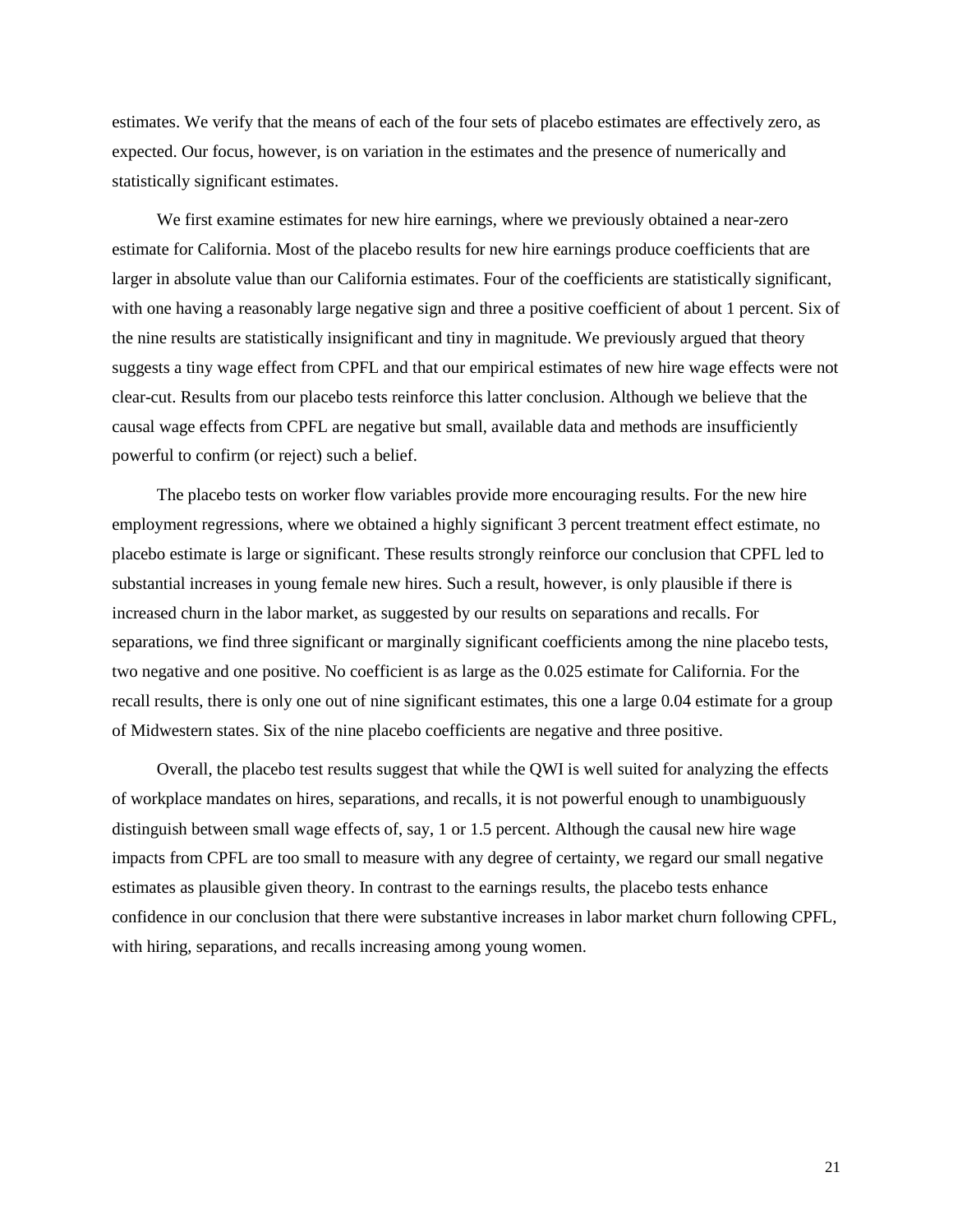#### **10. Conclusion**

Employer mandates are likely to have small effects. Nonwage benefits highly valued by workers relative to their costs are those most likely to be voluntarily provided by employers (with costs shifted to workers). Benefits that have substantial costs relative to worker valuation are those least likely to be mandated through the political process. Mandated worker benefits not provided voluntarily, but politically viable, are likely to have modest or offsetting benefits and costs.

Unfortunately, most data sets are incapable of accurately identifying small or modest causal effects from employer mandates. Household data sets such as the CPS have small sample sizes of individuals by geographic location by time period. Establishment data, on the other hand, rarely provide the demographic and geographic breakdown needed to analyze mandates that differentially impact alternative groups of workers. More fundamentally, wages and employment across demographic groups or within businesses change gradually. Incumbent workers are not likely to have their pay reduced substantially, nor will businesses quickly alter the demographic make-up of their trained workforces through dismissals. The margin for which one is most likely to observe wage and employment adjustments in response to an employer mandate is with respect to new hires, both through changes in their demographic composition and in the wages offered, as well as changes in other worker flows.

The Quarterly Workforce Indicators (QWI) data set provides a relatively new and underutilized resource that lends itself to evaluation of public policies that differentially affect employment and/or earnings with respect to time, location, and demographic group. Particularly appealing is QWI's provision of data on the number and earnings of stable (not short-term) new hires, margins over which labor market adjustments are most likely to occur. We believe that this type of analysis strengthens and improves our understanding of the impact of CPFL, and provides promise for future labor market policy analyses.

Although we have emphasized the benefits of this data set, we also acknowledge its limits. First, the QWI contains only data on earnings and not wages. There are no measures of hours worked and so interpreting the change in earnings as a change in wages can only be done under the assumption that hours remain unchanged. Indeed, the noise exhibited in our new hire earnings results may result in part from changes in hours worked that weaken the signal on underlying hourly wage changes. Second, while examining flows allows for the detection of small changes to labor markets, there may be shifts in the composition of the newly hired (and separating) workers (say, with respect to education) that occur as a result of the policy. If a policy encourages a different type of worker to join or leave the firm, earnings estimates may be biased. We doubt that this latter issue is a major concern with respect to CPFL. In short, the analysis performed here comes with a tradeoff. The data used in previous studies (e.g., the CPS and SIPP) contain far fewer observations but are better able to measure and control for individual-level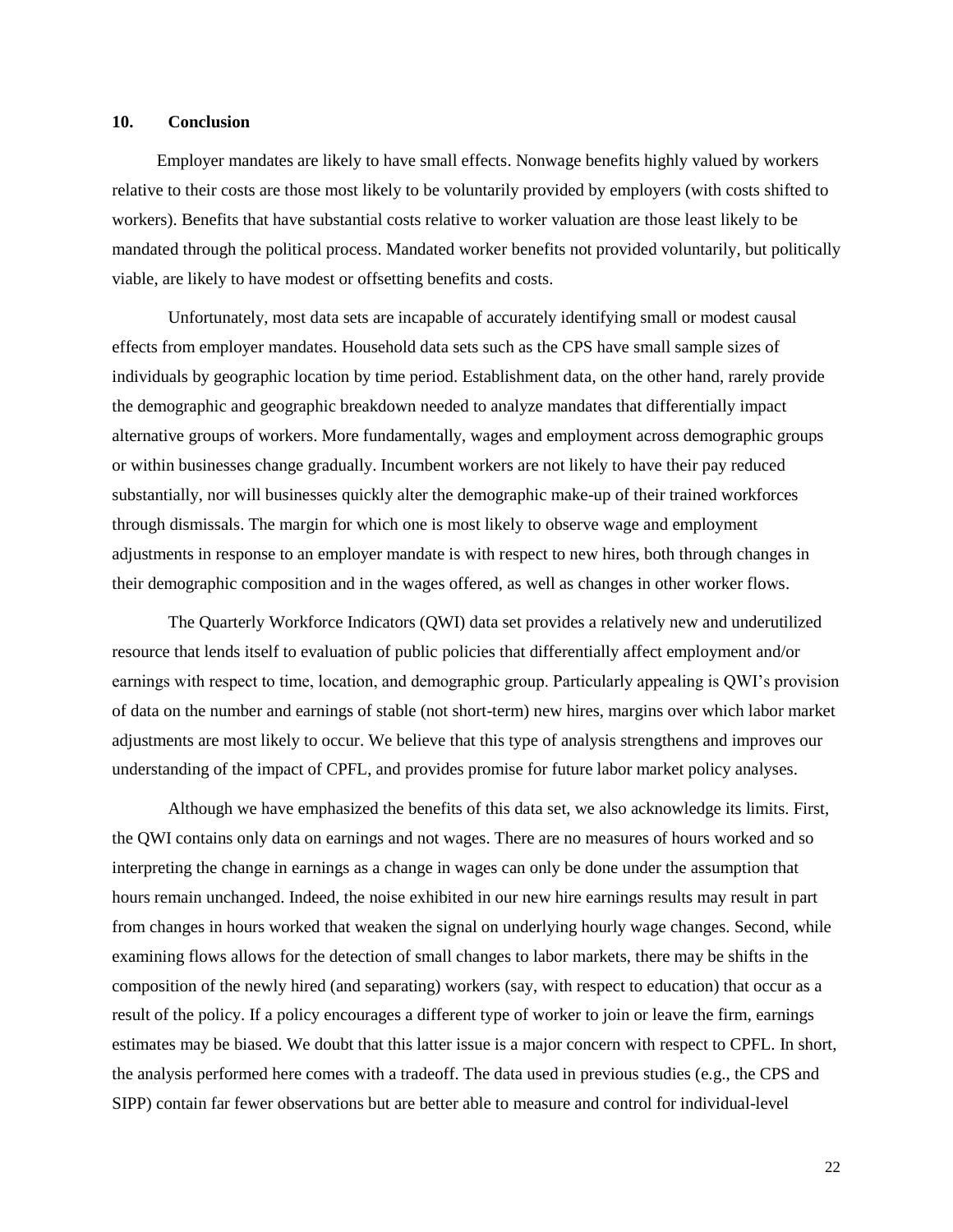earnings, hours, and worker attributes, as well as family information. While we are unable to include controls at the individual or household level, our data do contain the universe of all private sector worker flows and relies on a large set of fixed effects to control for demographic and geographic differences.

California's mandatory paid family leave policy, a first in the U.S., effectively added six weeks of partially paid leave to new mothers (or fathers). Rossin-Slater et al. (2013) and other studies indicate that CPFL led to increased time off among mothers with infants. Our analysis concludes that CPFL resulted in little change in earnings for young women in California, coupled with increased churn in the form of separations, extended leaves, and hires. Part of this increased churn is likely the result of reduced job lock and enhanced job matching made possible by universal paid family leave. The results of our study suggest that there may be substantive benefits from mandated paid leave, with little apparent efficiency loss and possibly an efficiency gain. Blau and Kahn (2013) note the U.S. reversal in female labor force participation, being ranked sixth out of 22 OECD countries in 1990 but  $17<sup>th</sup>$  of 22 in 2010. They suggest that a general lack of family-friendly policies in the U.S., as compared to other developed economies, helps explain this change. Our finding that increased hiring, separations, and extended leaves among young women followed California's adoption of paid family leave is consistent with such a conclusion.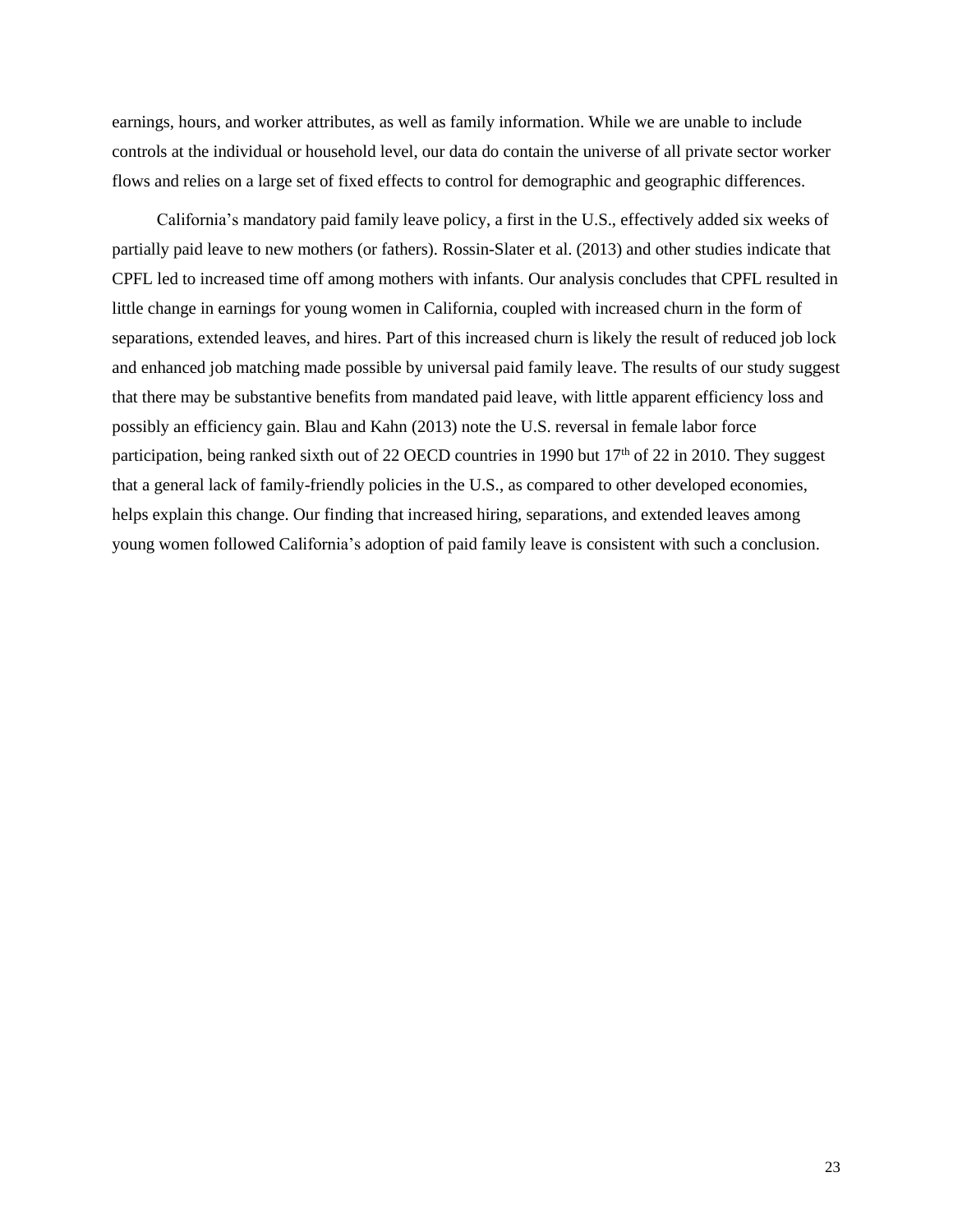#### **References**

- Abowd, J.M., B.E. Stephens, L. Vilhuber, F. Andersson, K.L. McKinney, M. Roemer, and S. Woodcock. 2009. "The LEHD Infrastructure Files and the Creation of the Quarterly Workforce Indicators," in T. Dunne, J.B. Jensen and M.J. Roberts, eds., *Producer Dynamics: New Evidence from Micro Data* (Chicago: University of Chicago Press), 149-230.
- Appelbaum, Eileen and Ruth Milkman. 2011. "Leaves That Pay: Employer and Worker Experiences with Paid Family Leave in California," Center for Economic and Policy Research, <http://www.cepr.net/documents/publications/paid-family-leave-1-2011.pdf>
- Baker, Michael and Kevin Milligan. 2008. "How Does Job-Protected Maternity Leave Affect Mothers' Employment?" *Journal of Labor Economics* 26(4), October, 655-691.
- Baker, Michael and Kevin Milligan. 2010. "Evidence from Maternity Leave Expansions of the Impact of Maternal Care on Early Child Development," *Journal of Human Resources* 45(1), Winter, 1-32.
- Baker, Michael, Jonathan Gruber, and Kevin Milligan. 2008. "Universal Childcare, Maternal Labor Supply, and Family Well-being," *Journal of Political Economy* 116(4), August, 709-745.
- Baum, Charles L. 2003. "The Effects of Maternity Leave Legislation on Mothers' Labor Supply after Childbirth," *Southern Economic Journal* 69(4), April, 772-799.
- Baum, Charles L. and Christopher J. Ruhm. 2013 "The Effects of Paid Family Leave in California on Labor Market Outcomes," NBER Working Paper No. 19741, December.
- Blau Francine D. and Lawrence M. Kahn. 2013. "Female Labor Supply: Why Is the United States Falling Behind?" *American Economic Review Papers and Proceedings* 103(3), May, 251-256.
- Byker, Tanya. 2014. "The Role of Paid Parental Leave in Reducing Women's Career Interruptions: Evidence from Paid Leave Laws in California and New Jersey," University of Michigan, April.
- Card, David. 1992. "Regional Variation in Wages to Measure the Effects of the Federal Minimum Wage," *Industrial and Labor Relations Review* 46(1), October, 22-37.
- Carneiro, Pedro, Katrine V. Løken, and Kjell G. Salvanes. 2011. "A Flying Start? Maternity Leave Benefits and Long Run Outcomes of Children," IZA Discussion Paper No. 5793, June.
- Dahl, Gordon B., Katrine V. Løken, Magne Mogstad, Kari Vea Salvanes. 2013. "What is the Case for Paid Maternity Leave?" NBER Working Paper 19595, October.
- Das, Tirthatanmoy and Solomom W. Polachek. 2014. "Unanticipated Effects of California's Paid Family Leave Program," IZA Discussion Paper No. 8023, March.
- Dube, Arindrajit., William T. Lester, and Michael Reich. 2013. "Minimum Wage Shocks, Employment Flows and Labor Market Frictions," working paper, University of Massachusetts, Amherst, University of North Carolina, and UC Berkeley, July.
- Dustmann, Christian, and Uta Schönberg. 2012. "Expansions in Maternity Leave Coverage and Children's Long-Term Outcomes," *American Economic Journal: Applied Economics* 4(3), July, 190-224.
- Espinola-Arrendondo, Ana and Sunita Mondal. 2010. "The Effect of Parental Leave on Female Employment: Evidence from State Policies," Washington State University School of Economic Sciences working paper series WP 2008-15 (revised).
- Fass, Sarah. 2009. *Paid Leave in the States: A Critical Support for Low-wage Workers and Their Families*, National Center for Children in Poverty, Columbia University, March.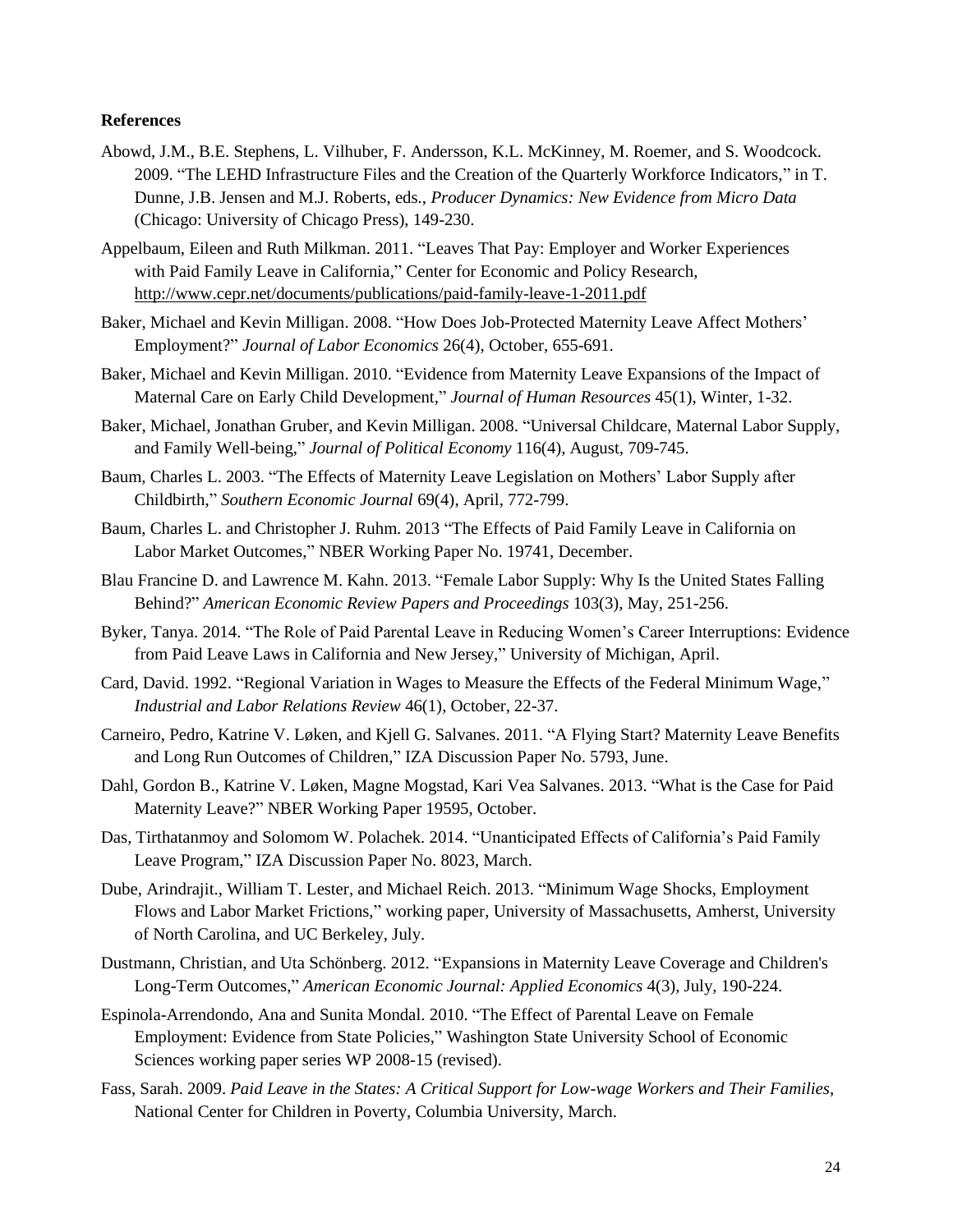- Gittings, R. Kaj and Ian Schmutte. 2013. "Getting Handcuffs on an Octopus: Minimum Wages, Employment and Turnover," working paper, Texas Tech University and University of Georgia.
- Gruber, Jonathan. 1994. "The Incidence of Mandated Maternity Benefits," *American Economic Review* 84(3), June, 622-641.
- Klerman, Jacob Alex and Arleen Leibowitz. 1994. "The Work-Employment Distinction among New Mothers," *Journal of Human Resources*, 29(2), Spring, 277-303.
- Lalive, Rafael, Analía Schlosser, Andreas Steinhauer, and Josef Zweimüller. 2014. "Parental Leave and Mothers' Careers: The Relative Importance of Job Protection and Cash Benefits," *Review of Economic Studies* 81(1), 219-265.
- Lalive, Rafael, and Josef Zweimüller. 2009. "How Does Parental Leave Affect Fertility and Return to Work? Evidence from Two Natural Experiments," *Quarterly Journal of Economics*, 124(3), August, 1363-1402.
- Martin, J.A., B.E. Hamilton, S.J. Ventura, M.J.K. Osterman, S. Kirmeyer, T.J. Mathews, and E.C. Wilson. 2011. *Births: Final Data for 2009*, National Vital Statistics Reports, Division of Vital Statistics, U.S. Department of Health and Human Services. Volume 60, Number 1, November 3, 2011.
- Obama, Barack. 2014. "Family-Friendly Workplace Policies Are Not Frills–They're Basic Needs," *Huffington Post*, June 23, accessed at [http://www.huffingtonpost.com/barack-obama/family-friendly](http://www.huffingtonpost.com/barack-obama/family-friendly-workplace_b_5521660.html)[workplace\\_b\\_5521660.html](http://www.huffingtonpost.com/barack-obama/family-friendly-workplace_b_5521660.html)
- Rossin-Slater, Maya, Christopher J. Ruhm, and Jane Waldfogel. 2013. "The Effects of California's Paid Family Leave Program on Mothers' Leave-Taking and Subsequent Labor Market Outcomes," *Journal of Policy Analysis and Management* 32(2) Spring, 224-245.
- Ruhm, Christopher J. 1998. "The Economic Consequences of Parental Leave Mandates: Lessons from Europe," *Quarterly Journal of Economics* 113(23), February, 285-316.
- Uta Schönberg and Johannes Ludsteck. 2014. "Expansions in Maternity Leave Coverage and Mothers' Labor Market Outcomes after Childbirth," *Journal of Labor Economics* 32(3), July, 469-505
- Summers, Lawrence H. 1989. "Some Simple Economics of Mandated Benefits," *American Economic Review Papers and Proceedings* 79(2), May, 177-183.
- Van Giezen, Robert W. 2013 "Paid Leave in Private Industry over the Past 20 Years," *Beyond the Numbers: Pay and Benefits*. U.S. Bureau of Labor Statistics. 2(18), August, 1-6.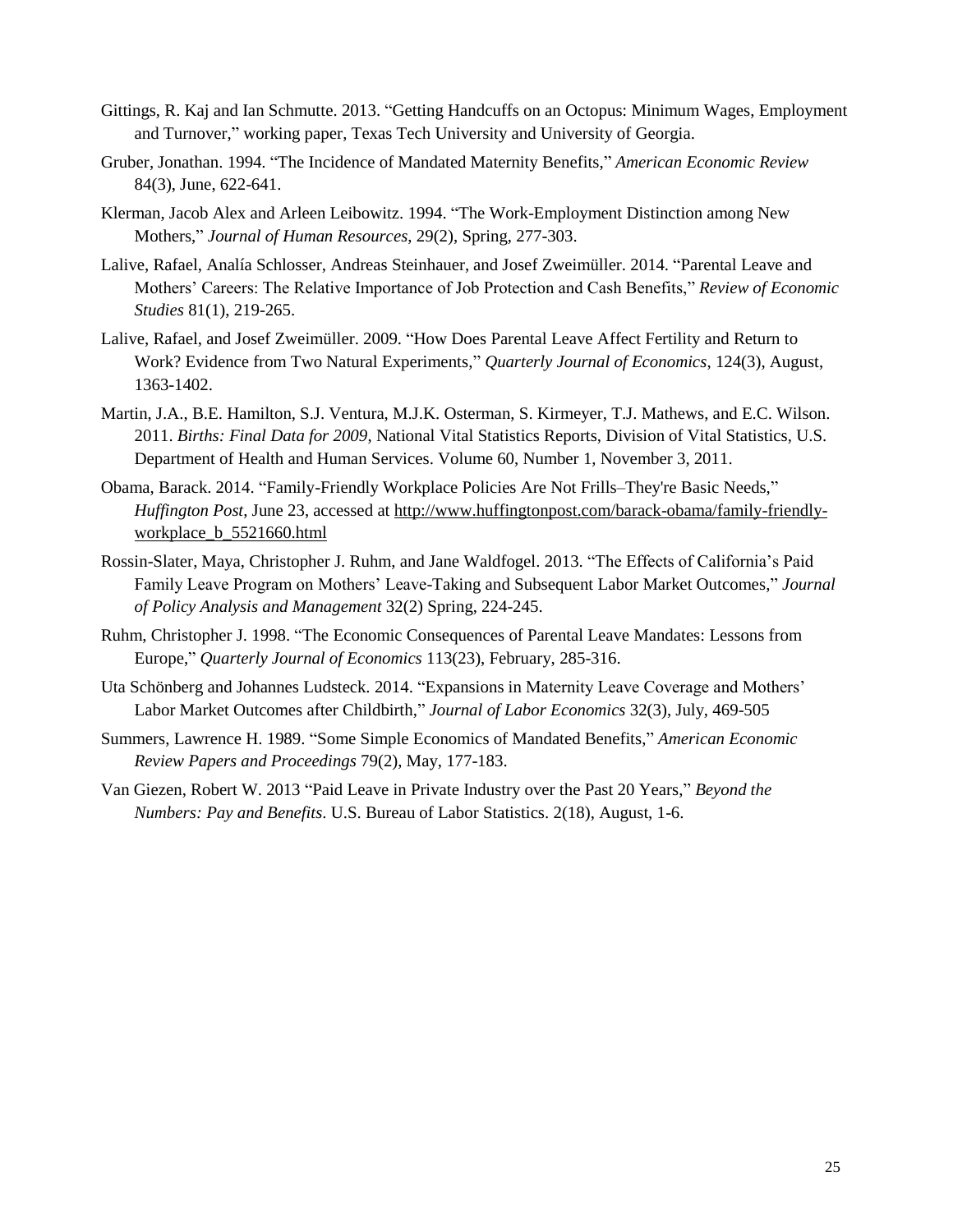



Notes: See text for discussion and greater detail. Acronyms shown are:

SDI: California State Disability Insurance CPFL: California Paid Family Leave PDL: California Pregnancy Disability Leave CFRA: California Family Rights Act FMLA: Family Medical and Leave Act (federal)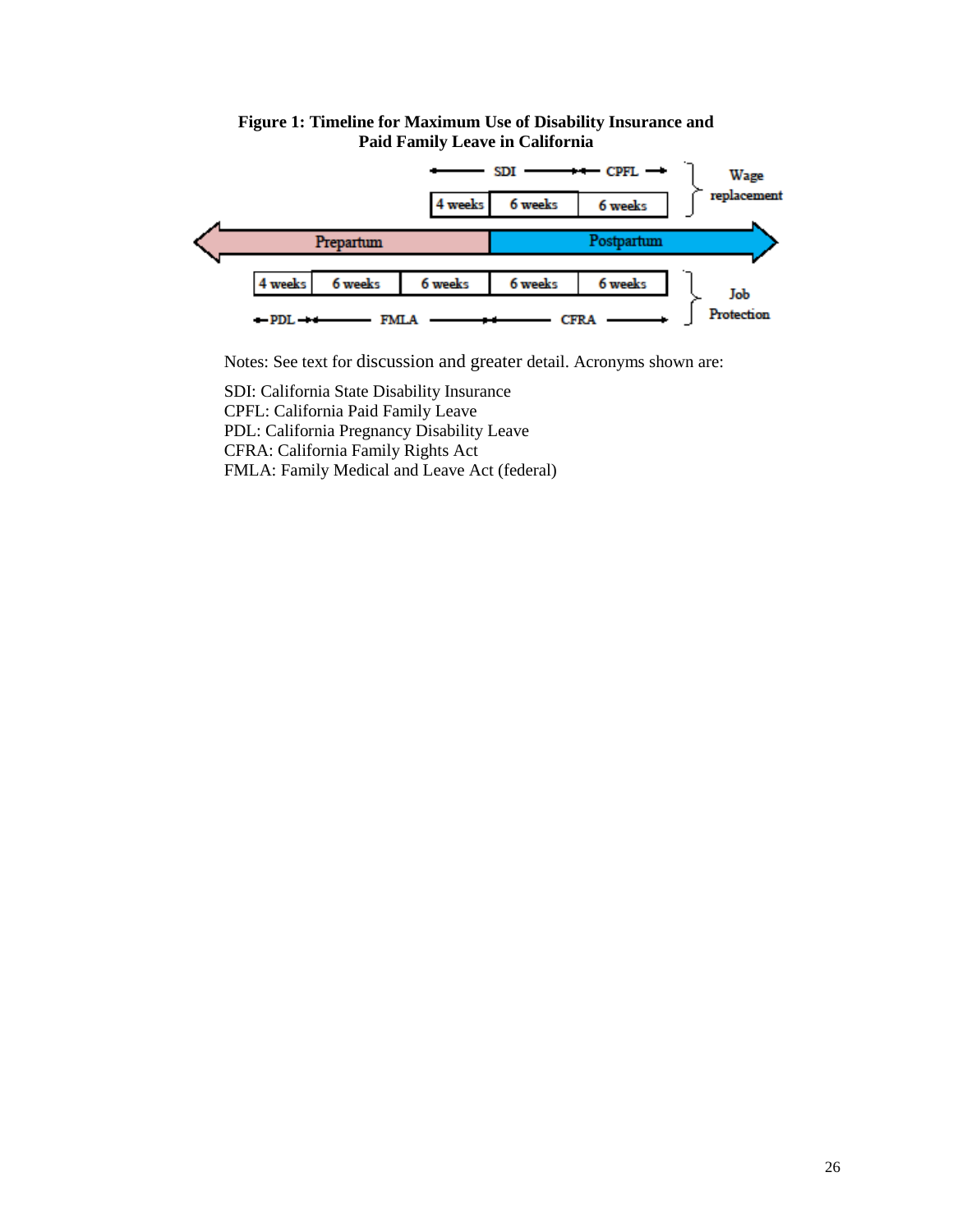

### **Figure 2: Wage-Employment Effects of CPFL in California with Separate Markets for Young Women and Other Workers**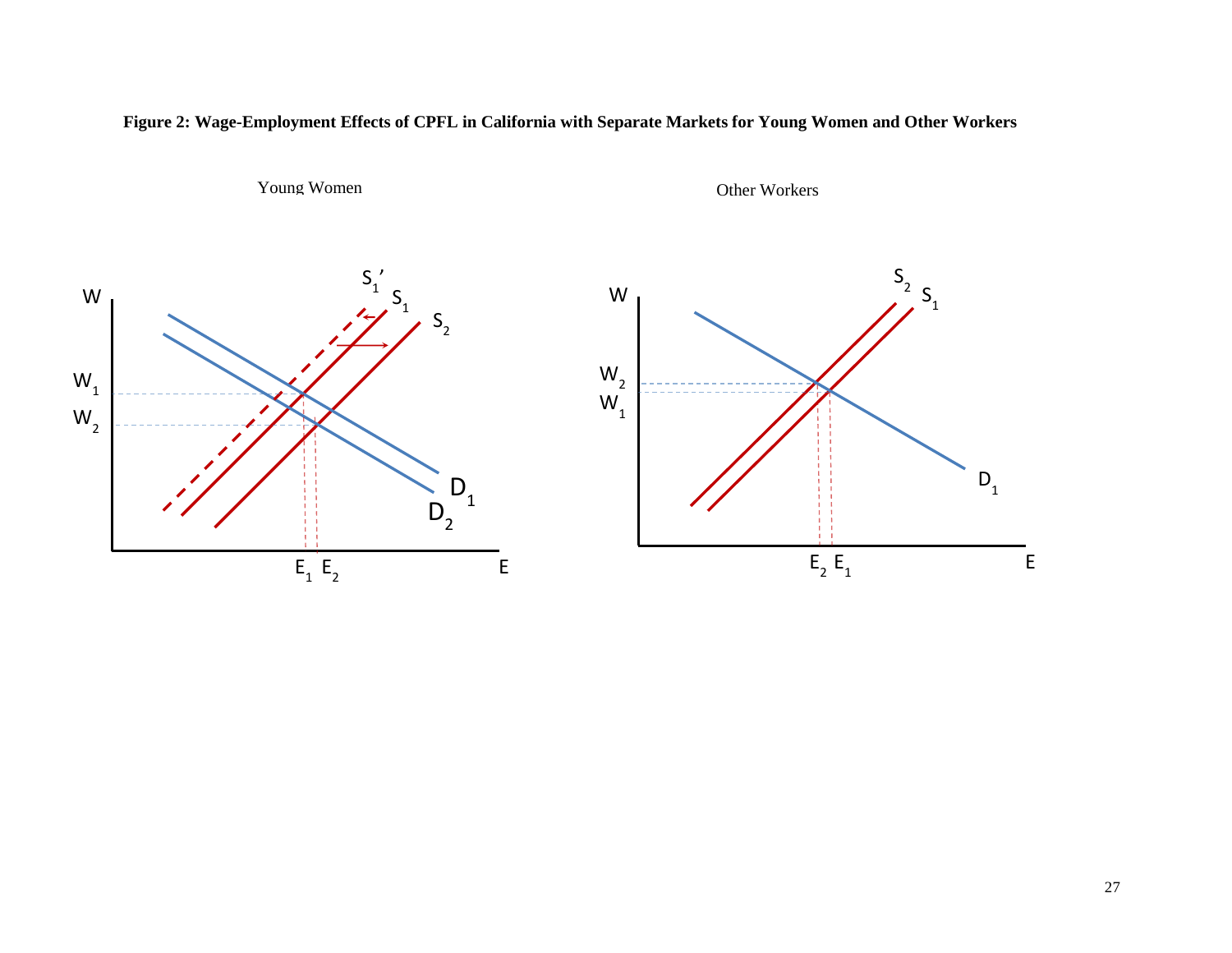| SDI/PFL claims and benefits                    | FY 2005        | FY 2006        | FY 2007        | FY 2008  | FY 2009  | FY 2010  | FY 2011  |
|------------------------------------------------|----------------|----------------|----------------|----------|----------|----------|----------|
| Total SDI pregnancy claims paid                | 172,623        | 175,194        | 183,013        | 189,139  | 181,685  | 169,957  | 168,593  |
| SDI claims transitioning to PFL bonding claims |                |                | 108,818        | 115,392  | 119,442  | 111,024  | 127,529  |
| Estimated PFL/SDI share                        |                |                | 0.655          | 0.631    | 0.636    | 0.614    | 0.655    |
| Average weekly benefit, SDI pregnancy claims   |                |                | \$354          | \$368    | \$382    | \$397    | \$398    |
| Average weeks, SDI pregnancy claims            |                |                | 11.97          | 10.43    | 10.43    | 10.50    | 10.70    |
| Average weekly benefit, PFL claims             | \$409          | \$432          | \$441          | \$457    | \$472    | \$488    | \$488    |
| Average weeks per PFL claim                    | 4.84           | 5.32           | 5.37           | 5.35     | 5.39     | 5.37     | 5.30     |
| Total PFL claims filed                         | 150,514        | 160,988        | 174,838        | 192,494  | 197,638  | 190,743  | 204,893  |
| Total PFL claims paid                          | 139,593        | 153,446        | 165,967        | 182,834  | 187,889  | 180,675  | 194,777  |
| Total PFL benefits paid*                       | \$300.42       | \$349.33       | \$387.88       | \$439.49 | \$472.11 | \$468.79 | \$498.44 |
| % of PFL claims filed for bonding              | 87.7%          | 87.8%          | 87.6%          | 87.6%    | 88.8%    | 87.8%    | 87.3%    |
| number of bonding claims filed by women        | 109,566        | 112,631        | 119,893        | 129,986  | 132,958  | 123,632  | 128,774  |
| % of bonding claims filed by women             | 83.0%          | 79.7%          | 78.3%          | 77.1%    | 75.8%    | 73.8%    | 72.0%    |
| CY SDI/PFL tax, contribution, benefit rules    | <b>CY 2000</b> | <b>CY 2001</b> | <b>CY 2002</b> | CY 2003  | CY 2004  | CY 2005  | CY 2006  |
| Contribution rate                              | 0.65%          | 0.70%          | 0.90%          | 0.90%    | 1.18%    | 1.08%    | 0.80%    |
| Taxable wage ceiling                           | \$46,327       | \$46,327       | \$46,327       | \$56,916 | \$68,829 | \$79,418 | \$79,418 |
| Maximum worker contribution                    | \$324          | \$324          | \$417          | \$512    | \$812    | \$858    | \$635    |
| Maximum weekly benefits                        | \$490          | \$490          | \$490          | \$603    | \$728    | \$840    | \$840    |
|                                                | CY 2007        | <b>CY 2008</b> | CY 2009        | CY 2010  | CY 2011  |          |          |
| Contribution rate                              | 0.60%          | 0.80%          | 1.10%          | 1.10%    | 1.20%    |          |          |
| Taxable wage ceiling                           | \$83,389       | \$86,698       | \$90,669       | \$93,316 | \$93,316 |          |          |
| Maximum worker contribution                    | \$500          | \$693          | \$997          | \$1,026  | \$1,120  |          |          |
| Maximum weekly benefits                        | \$882          | \$917          | \$959          | \$987    | \$987    |          |          |

### **Table 1: Descriptive Statistics on California Paid State Disability Insurance (SDI) and Paid Family Leave (PFL)**

\* dollar amounts are in millions

Source: Data were compiled by authors from data provided on the website and by an analyst at the State of California, Employment Development Department. Some but not all of these figures could be updated beyond 2011.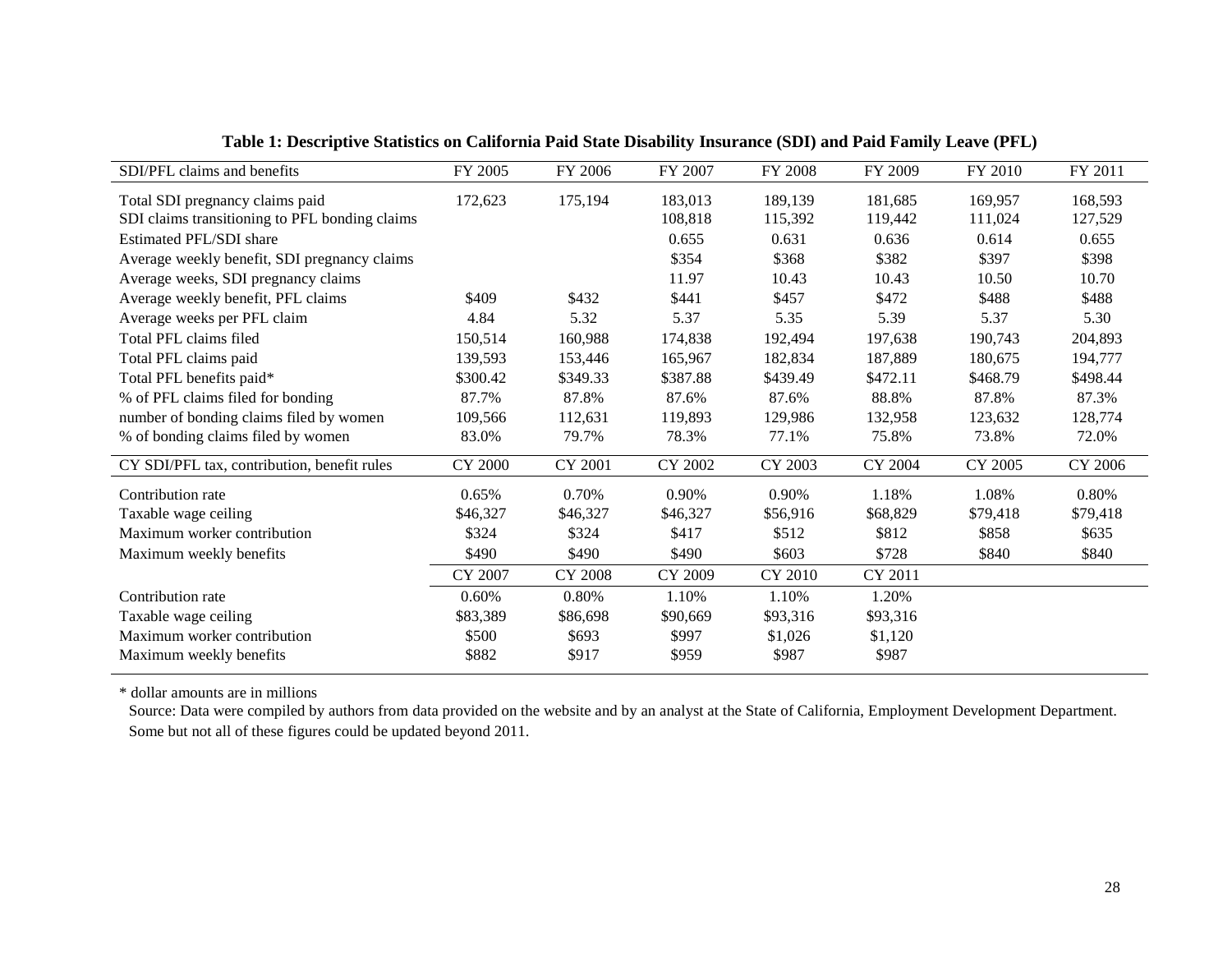|                        |            | New Hire Earnings (monthly)       |           |              | New Hires      |           |            | Separations       |           |            | Recalls             |           |
|------------------------|------------|-----------------------------------|-----------|--------------|----------------|-----------|------------|-------------------|-----------|------------|---------------------|-----------|
| Panel A                | Pre-CPFL   | Post-CPFL                         | log diff  | Pre-CPFL     | Post-CPFL      | log diff  | Pre-CPFL   | Post-CPFL         | log diff  | Pre-CPFL   | Post-CPFL           | log diff  |
| California             |            |                                   |           |              |                |           |            |                   |           |            |                     |           |
| young women            | \$2,103.90 | \$2,159.11                        | 0.0175    | 1,845,795    | 2,031,023      | 0.0662    | 1,932,557  | 2,097,887         | 0.0519    | 226,268    | 222,909             | $-0.0434$ |
| young men              | \$2,635.24 | \$2,718.63                        | 0.0238    | 2,049,899    | 2,194,502      | 0.0310    | 2,156,837  | 2,230,928         | $-0.0046$ | 275,433    | 260,816             | $-0.0951$ |
| older women            | \$2,662.68 | \$2,797.84                        | 0.0452    | 1,471,218    | 1,566,733      | 0.0486    | 1,855,683  | 1,912,756         | 0.0150    | 340,356    | 318,617             | $-0.0738$ |
| older men              | \$4,167.40 | \$4,382.52                        | 0.0472    | 1,744,367    | 1,849,186      | 0.0413    | 2,314,796  | 2,342,634         | $-0.0051$ | 451,588    | 439,552             | $-0.0495$ |
| all workers            | \$2,878.84 | \$2,988.81                        | 0.0307    | 7,111,279    | 7,641,444      | 0.0435    | 8,259,873  | 8,584,205         | 0.0096    | 1,293,645  | 1,241,894           | $-0.0631$ |
| "All" states except CA |            |                                   |           |              |                |           |            |                   |           |            |                     |           |
| young women            | \$1,822.91 | \$1,850.56                        | 0.0102    | 12,615,073   | 14, 191, 164   | 0.0622    | 13,912,593 | 15,139,958        | 0.0247    | 2,027,650  | 1,942,783           | $-0.0751$ |
| young men              | \$2,452.88 | \$2,505.65                        | 0.0146    | 13, 105, 511 | 14,766,798     | 0.0558    | 14,476,115 | 15,547,222        | 0.0054    | 2,419,342  | 2,295,372           | $-0.0955$ |
| older women            | \$2,342.19 | \$2,411.69                        | 0.0263    | 10,097,368   | 11,458,987     | 0.0672    | 13,689,056 | 14,521,109        | 0.0007    | 3,105,352  | 2,967,092           | $-0.0674$ |
| older men              | \$3,981.32 | \$4,086.40                        | 0.0247    | 11,019,371   | 12,566,936     | 0.0695    | 15,622,413 | 16,303,978        | $-0.0136$ | 3,849,258  | 3,686,245           | $-0.0703$ |
| all workers            | \$2,618.94 | \$2,684.80                        | 0.0218    | 46,837,323   | 52,983,885     | 0.0623    | 57,700,177 | 61,512,267        | $-0.0005$ | 11,401,602 | 10,891,492          | $-0.0734$ |
|                        |            | <b>Relative New Hire Earnings</b> |           |              | New Hire Share |           |            | Separations Share |           |            | <b>Recall Share</b> |           |
| Panel B                | Pre-CPFL   | Post-CPFL                         | diff      | Pre-CPFL     | Post-CPFL      | diff      | Pre-CPFL   | Post-CPFL         | diff      | Pre-CPFL   | Post-CPFL           | diff      |
| California             |            |                                   |           |              |                |           |            |                   |           |            |                     |           |
| young women            | 0.7308     | 0.7224                            | $-0.0084$ | 0.2596       | 0.2658         | 0.0062    | 0.2340     | 0.2444            | 0.0104    | 0.1749     | 0.1795              | 0.0046    |
| young men              | 0.9154     | 0.9096                            | $-0.0058$ | 0.2883       | 0.2872         | $-0.0011$ | 0.2611     | 0.2599            | $-0.0012$ | 0.2129     | 0.2100              | $-0.0029$ |
| older women            | 0.9249     | 0.9361                            | 0.0112    | 0.2069       | 0.2050         | $-0.0019$ | 0.2247     | 0.2228            | $-0.0018$ | 0.2631     | 0.2566              | $-0.0065$ |
| older men              | 1.4476     | 1.4663                            | 0.0187    | 0.2453       | 0.2420         | $-0.0033$ | 0.2802     | 0.2729            | $-0.0073$ | 0.3491     | 0.3539              | 0.0049    |
| "All" states except CA |            |                                   |           |              |                |           |            |                   |           |            |                     |           |
| young women            | 0.6961     | 0.6893                            | $-0.0068$ | 0.2693       | 0.2678         | $-0.0015$ | 0.2411     | 0.2461            | 0.0050    | 0.1778     | 0.1784              | 0.0005    |
| young men              | 0.9366     | 0.9333                            | $-0.0033$ | 0.2798       | 0.2787         | $-0.0011$ | 0.2509     | 0.2527            | 0.0019    | 0.2122     | 0.2107              | $-0.0014$ |
| older women            | 0.8943     | 0.8983                            | 0.0039    | 0.2156       | 0.2163         | 0.0007    | 0.2372     | 0.2361            | $-0.0012$ | 0.2724     | 0.2724              | 0.0001    |
| older men              | 1.5202     | 1.5220                            | 0.0018    | 0.2353       | 0.2372         | 0.0019    | 0.2708     | 0.2651            | $-0.0057$ | 0.3376     | 0.3385              | 0.0008    |

**Table 2: Descriptive Evidence on QWI New Hire Earnings, Employment, Separations, and Recalls, Pre- and Post-CPFL**

In addition to excluding California, the "All" states group does not include Arizona, Arkansas, Massachusetts, Mississippi, and New Hampshire. Young women and men are ages 19-34 and older women and men are ages 35-65. All ratios and shares include values for all workers in the denominator and values for the identified group (e.g., young women) in the numerator. Log differences are calculated using the mean of the logged county-by-quarter values and not the log of the means, consistent with the regression analysis. Earnings are in 2010 dollars.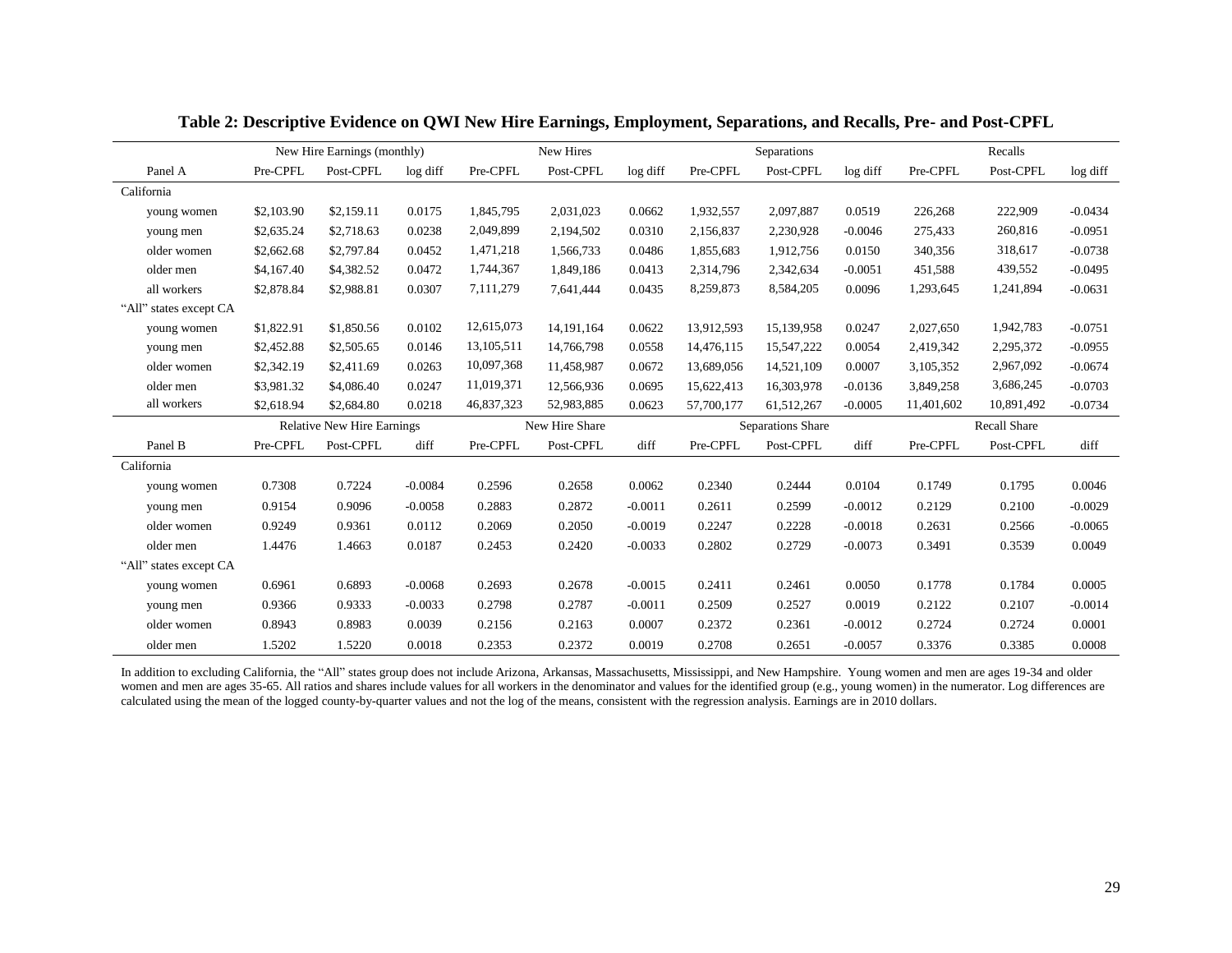|                                 | (1)          | (2)                                 | (3)         | (4)         |  |  |  |
|---------------------------------|--------------|-------------------------------------|-------------|-------------|--|--|--|
|                                 | ln(NH Earn)  | ln(New Hires)                       | ln(Seps)    | ln(Recalls) |  |  |  |
| Panel A: Older Women Comparison |              |                                     |             |             |  |  |  |
| Post x Young Fem                | $-0.0204***$ | 0.0141<br>$0.0380***$               |             | $0.0386***$ |  |  |  |
|                                 | (0.0060)     | (0.0125)                            | (0.0103)    | (0.0112)    |  |  |  |
| <b>Observations</b>             | 5,422        | 5,455                               | 5,462       | 5,365       |  |  |  |
| $R^2$                           | 0.983        | 0.998                               | 0.997       | 0.979       |  |  |  |
| Panel B: Younger Men Comparison |              |                                     |             |             |  |  |  |
| Post x Young Fem                | $-0.0128**$  | $0.0240*$                           | $0.0439***$ | $0.0414***$ |  |  |  |
|                                 | (0.0050)     | (0.0142)                            | (0.0130)    | (0.0146)    |  |  |  |
| <b>Observations</b>             | 5,413        | 5,444                               | 5,447       | 5,314       |  |  |  |
| $\mathbb{R}^2$                  | 0.990        | 0.998                               | 0.998       | 0.984       |  |  |  |
|                                 |              | Panel C: All Demographic Comparison |             |             |  |  |  |
| Post x Young Fem                | $-0.0173***$ | $0.0186*$                           | $0.0468***$ | $0.0276**$  |  |  |  |
|                                 | (0.0041)     | (0.0105)                            | (0.0090)    | (0.0109)    |  |  |  |
| <b>Observations</b>             | 10,841       | 10,916                              | 10,939      | 10,713      |  |  |  |
| Adjusted $R^2$                  | 0.986        | 0.997                               | 0.996       | 0.979       |  |  |  |

**Table 3: CPFL Diff-in-Diff Effects on Earnings and Labor Market Flows of California Young Women using Within-State Comparison to Other Workers**

Note: \*\*\* p<0.01, \*\* p<0.05, \* p<0.1. Analysis is at the county-by-quarter-by demographic level within California. Robust standard errors in parentheses. SE are clustered at the County-Dem level. County, Dem, and Quarter FE are included.

| Table 4: CPFL Diff-in-Diff Effects on Earnings and Labor Market Flows of |
|--------------------------------------------------------------------------|
| California Young Women, with Other-State Young Women Comparison          |

|                     | (1)         | (2)           | (3)         | (4)         |
|---------------------|-------------|---------------|-------------|-------------|
|                     | ln(NH Earn) | ln(New Hires) | ln(Seps)    | ln(Recalls) |
| Post x CA           | $0.0130***$ | 0.0053        | $0.0281***$ | $0.0324***$ |
|                     | (0.0036)    | (0.0090)      | (0.0081)    | (0.0121)    |
| <b>Observations</b> | 128,954     | 131,434       | 132,789     | 115,474     |
| $R^2$               | 0.970       | 0.996         | 0.996       | 0.958       |

Note: \*\*\* p<0.01, \*\* p<0.05, \* p<0.1. Analysis is at the county-by-quarter-level across all states in sample. Robust standard errors in parentheses. SE are clustered at the county level. County and Quarter FE are used.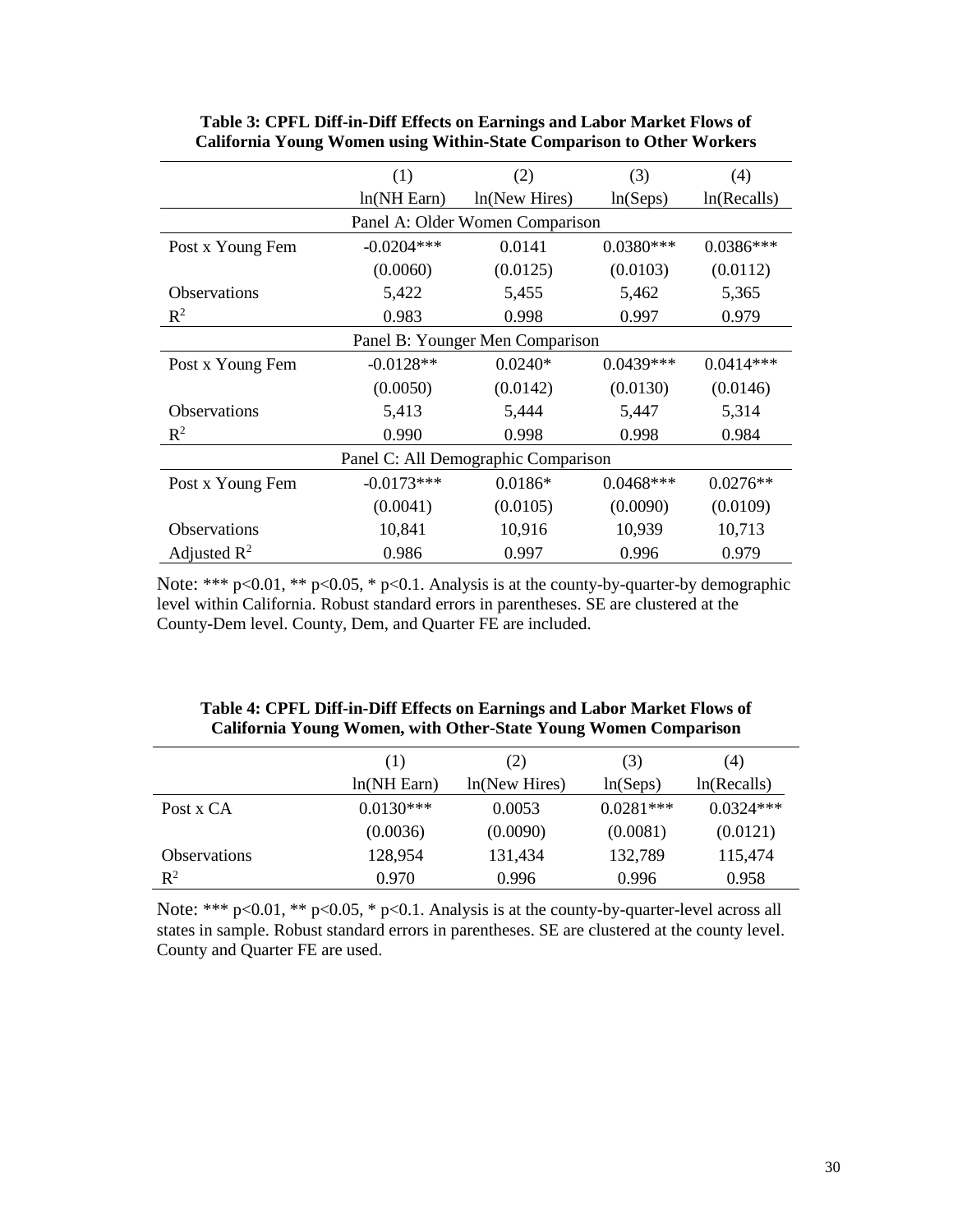|                       | (1)                                                    | (2)          | (3)            | (4)         |
|-----------------------|--------------------------------------------------------|--------------|----------------|-------------|
|                       | ln(Earn Stable)                                        | ln(Earn All) | ln(Emp Stable) | ln(Emp All) |
|                       | Panel A: County, Dem, and Quarter FE                   |              |                |             |
| Post x CA x Young Fem | 0.0022                                                 | 0.0036       | 0.0156         | 0.0151      |
|                       | (0.0043)                                               | (0.0041)     | (0.0108)       | (0.0108)    |
| <b>Observations</b>   | 560,862                                                | 560,859      | 560,862        | 560,863     |
| $R^2$                 | 0.965                                                  | 0.962        | 0.994          | 0.994       |
|                       | Panel B: County-Dem, Dem-Quarter, and State-Quarter FE |              |                |             |
| Post x CA x Young Fem | 0.0032                                                 | 0.0049       | 0.0133         | 0.0124      |
|                       | (0.0044)                                               | (0.0042)     | (0.0108)       | (0.0108)    |
| <b>Observations</b>   | 560,862                                                | 560,859      | 560,862        | 560,863     |
| $R^2$                 | 0.988                                                  | 0.962        | 0.999          | 0.999       |

**Table 5: CPFL Effects on Earnings and Employment Levels Rather than Flows: Triple Diff**

Note: \*\*\* p<0.01, \*\* p<0.05, \* p<0.1. Analysis is at the county-by-quarter-by demographic level across all states in sample. Robust standard errors in parentheses and are clustered at the County-Dem level. Panel A contains separate county, demographic, and quarter FE. Panel B, the largest model we are able to run contains the County-Dem, Dem-Quarter, and State-Quarter two-way FE. We estimate the model on "stable" employment, defined as workers who have worked at the firm for at least 3 months and on "all" (i.e. point-in-time) employment.

|                                    | (1)                                  | (2)                                                    | (3)                       | (4)         |  |  |  |  |
|------------------------------------|--------------------------------------|--------------------------------------------------------|---------------------------|-------------|--|--|--|--|
|                                    | ln(NH Earn)                          | ln(New Hires)                                          | ln(Seps)                  | ln(Recalls) |  |  |  |  |
|                                    | Panel A: County, Dem, and Quarter FE |                                                        |                           |             |  |  |  |  |
| Post x CA x Young Fem              | $-0.0021$                            | $0.0325***$                                            | $0.0257***$<br>$0.0300**$ |             |  |  |  |  |
|                                    | (0.0042)                             | (0.0107)                                               | (0.0094)                  | (0.0145)    |  |  |  |  |
| <b>Observations</b>                | 515,501                              | 528,511                                                | 528,133                   | 476,992     |  |  |  |  |
| $\mathbb{R}^2$                     | 0.927                                | 0.990                                                  | 0.988                     | 0.946       |  |  |  |  |
| Panel B: County-Dem and Quarter FE |                                      |                                                        |                           |             |  |  |  |  |
| Post x CA x Young Fem              | $-0.0015$                            | $0.0310***$                                            | $0.0241***$               | $0.0294**$  |  |  |  |  |
|                                    | (0.0043)                             | (0.0109)                                               | (0.0095)                  | (0.0148)    |  |  |  |  |
| <b>Observations</b>                | 515,501                              | 528,511                                                | 528,133                   | 476,992     |  |  |  |  |
| $\mathbb{R}^2$                     | 0.963                                | 0.995                                                  | 0.993                     | 0.950       |  |  |  |  |
|                                    |                                      | Panel C: County-Dem, Dem-Quarter, and State-Quarter FE |                           |             |  |  |  |  |
| Post x CA x Young Fem              | $-0.00215$                           | $0.0304***$                                            | $0.0236***$               | $0.0295***$ |  |  |  |  |
|                                    | (0.0032)                             | (0.0088)                                               | (0.0073)                  | (0.0118)    |  |  |  |  |
| N                                  | 515,501                              | 528,511                                                | 528,133                   | 476,992     |  |  |  |  |
| $\mathbb{R}^2$                     | 0.967                                | 0.996                                                  | 0.995                     | 0.966       |  |  |  |  |

|  | Table 6: CPFL Effects on Earnings and Labor Flows of Young Women: Triple Diff |  |  |  |
|--|-------------------------------------------------------------------------------|--|--|--|
|  |                                                                               |  |  |  |

Note: \*\*\* p<0.01, \*\* p<0.05, \* p<0.1. Analysis is at the county-by-quarter-by demographic level across all states in sample. Robust standard errors in parentheses and are clustered at the County-Dem level. Panel A contains separate county, demographic, and quarter FE. Panel B contains county-demographic FE and quarter FE. Panel C, the largest model we are able to run contains the County-Demographic, Demographic-Quarter and State-Quarter two-way FE.